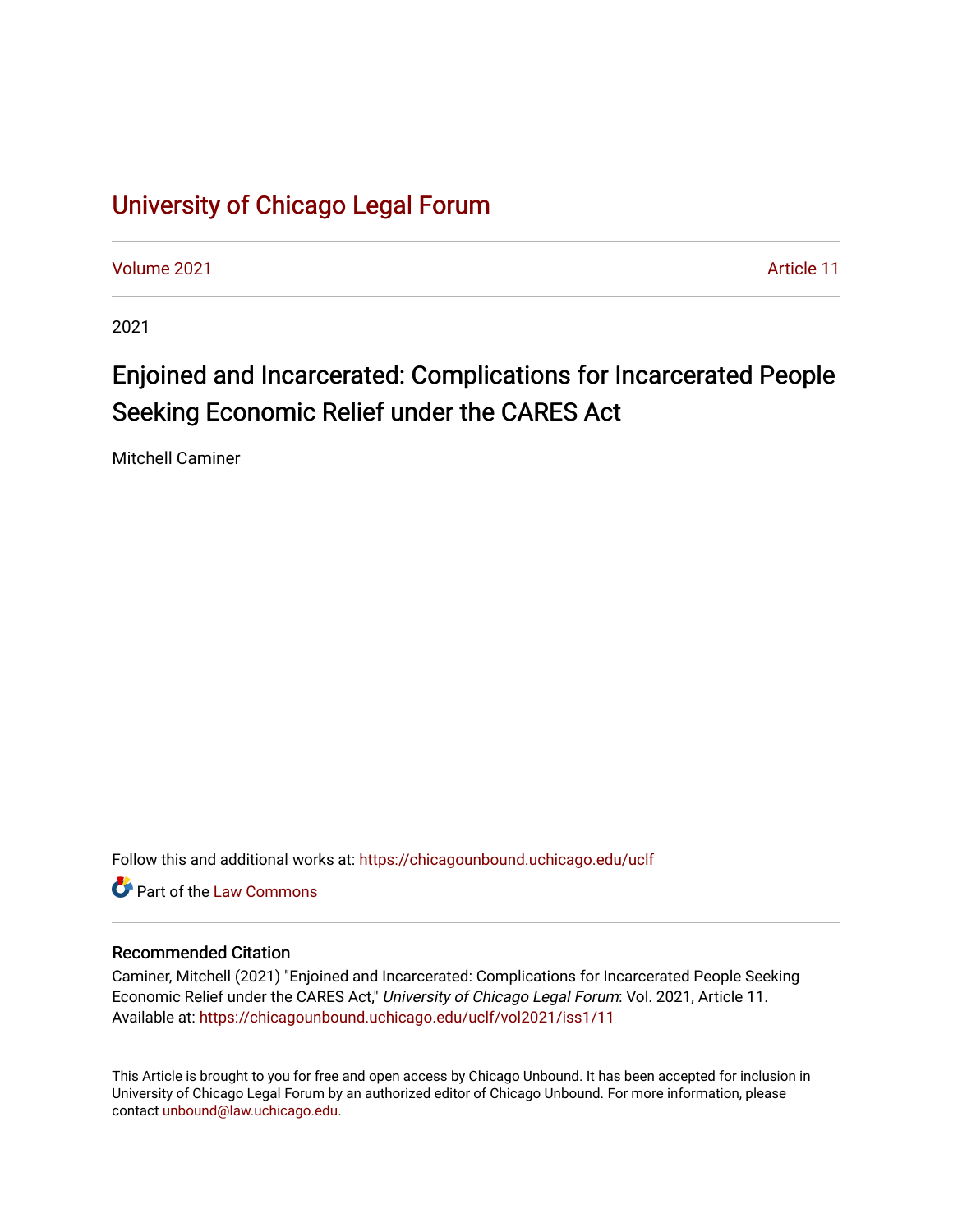# **Enjoined and Incarcerated: Complications for Incarcerated People Seeking Economic Relief under the CARES Act**

*Mitchell Caminer*†

#### I. INTRODUCTION

No COVID-19 stimulus provision captured public attention quite like the multiple rounds of no-strings-attached cash payments. The first round of checks, authorized by Congress in March 2020, was such a political winner that President Trump insisted on including a personal letter in the mailing;<sup>1</sup> the second, passed in December 2020, may have swung control of the Senate;<sup>2</sup> and the third was the centerpiece of President Biden's legislative agenda in early 2021.3 Each round of checks passed in a flurry of omnibus lawmaking, an increasingly common occurrence in the highly polarized national environment.4 Under immense time and logistical constraints to pass legislation and distribute stimulus, Congress relied on the tax code and the Internal Revenue Service (IRS) to rush payments to millions of Americans during the pandemic.5

<sup>†</sup> J.D. Candidate, The University of Chicago Law School, 2022; B.A., Northwestern University, 2016. The author is grateful for feedback from Professor Daniel Hemel and Professor Julie Roin and the efforts of the entire *Legal Forum* Board to prepare the Comment for publication. The author is also grateful for support from Emily Halpern and his family.

<sup>1</sup> Lisa Rein & Michelle Singletary, *His Name on Stimulus Checks, Trump Sends a Gushing Letter to 90 Million People*, WASH. POST (Apr. 29, 2020), https://www.washingtonpost.com/politics/his-name-on-stimulus-checks-trump-sends-a-gushing-letter-to-90-million-people

<sup>/2020/04/28/04143</sup>a62-8999-11ea-ac8a-fe9b8088e101\_story.html [https://perma.cc/AZ6Y-LRCW].

<sup>2</sup> Stephanie Saul, *Relief Package Grows as Campaign Issue in Georgia Senate Races*, N.Y. TIMES (Dec. 28, 2020), https://www.nytimes.com/2020/12/28/us/politics/stimulus-georgia-senaterunoffs.html [https://perma.cc/GL6V-H5AV].

<sup>3</sup> Grace Segers, *Biden Signs \$1.9 Trillion American Rescue Plan into Law*, CBS NEWS (Mar. 12, 2021), https://www.cbsnews.com/news/biden-signs-covid-relief-bill-american-rescue-plan-intolaw/ [https://perma.cc/SQ6V-CLFD].

<sup>4</sup> *See* Abbe R. Gluck et al., *Unorthodox Lawmaking, Unorthodox Rulemaking*, 115 COLUM. L. REV. 1789, 1803–05 (2015).

<sup>5</sup> *See* Susannah Camic Tahk, *Everything Is Tax: Evaluating the Structural Transformation of U.S. Policymaking*, 50 HARV. J. ON LEGIS. 67, 69–73 (2013) (arguing that the tax code has complexified in an attempt to address many more social and economic policy goals than simply raising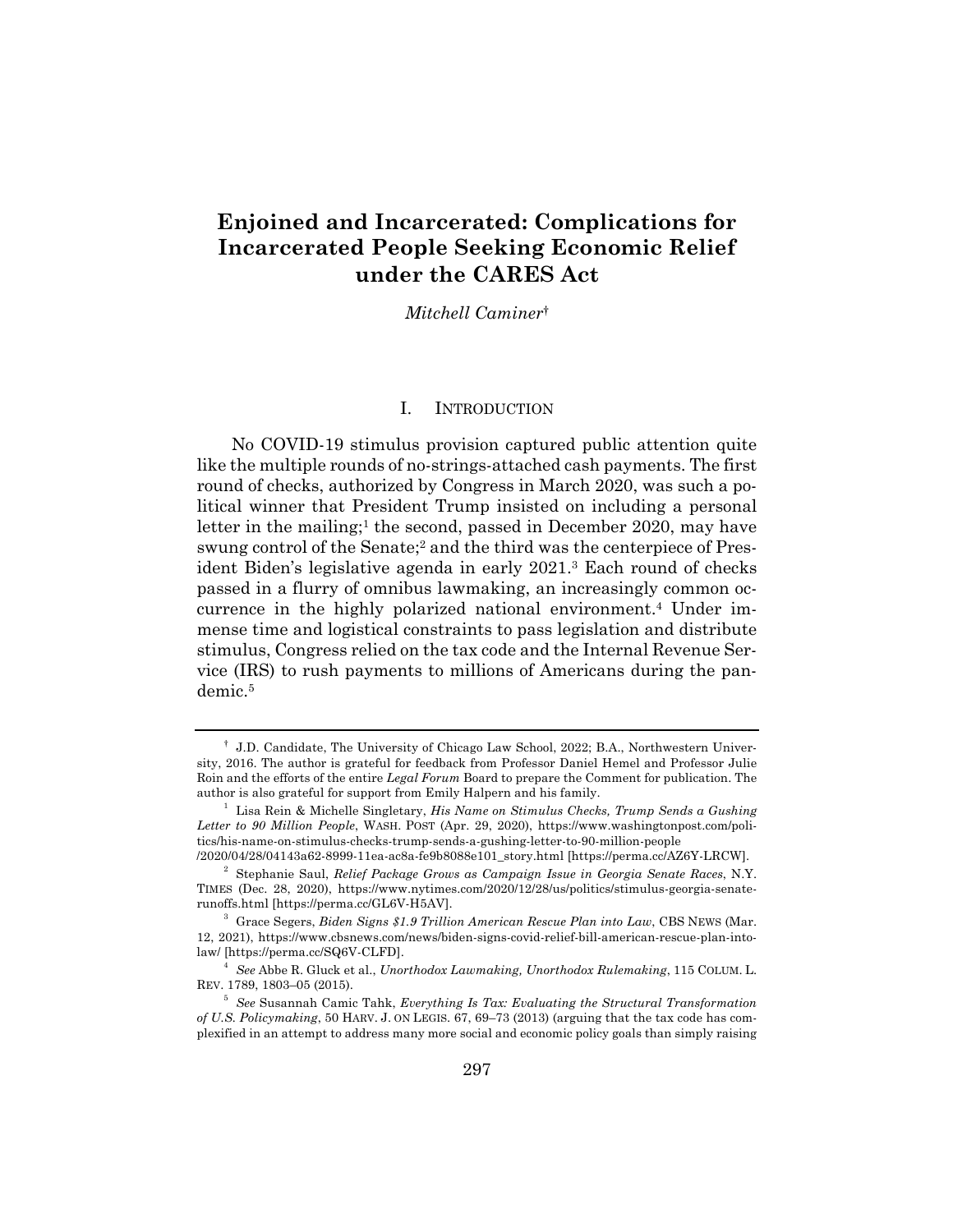Congress passed the first round of checks as part of the Coronavirus Aid, Relief, and Economic Security Act (CARES Act)6 in late March 2020 to infuse more than \$2 trillion into the national economy and address the overlapping medical and economic emergencies stemming from the COVID-19 pandemic.7 Among its many relief programs, the CARES Act provided loan guarantees for businesses to cover payroll costs, a temporary expansion of unemployment insurance, additional health care funding, and assistance for state and local governments.<sup>8</sup> Immediate stimulus payments, known as Economic Impact Payments (EIPs), resulted in instant and fully-refundable tax credits of \$1,200 per adult and \$500 per child, subject to certain income thresholds.9 The Internal Revenue Service quickly distributed EIPs to eligible taxpayers to stimulate the shuttered economy and aid Americans in economic distress.10 In December 2020, Congress passed a second round of EIPs, \$600 per adult and \$600 per dependent child, as part of the Consolidated Appropriations Act, 2021.11 Then, in March 2021, the American Rescue Plan Act of 202112 delivered another round of EIPs, this time for  $$1,400$  per adult and as well as for each dependent regardless of age.<sup>13</sup>

Despite broad language in the CARES Act requiring the distribution of EIPs to "any individual,"14 the IRS announced that incarcerated individuals were not eligible for the payment.15 As a result, the agency moved to "claw back" EIPs already sent to incarcerated people by requesting the return of the stimulus checks and intercepting checks sent to prison facilities.16 This action triggered criticism across the ideological spectrum as libertarians criticized the administrative overreach,

 $^{14}$  26 U.S.C. § 6428(d).

revenue).

 $6$  Pub. L. No. 116-136, 134 Stat. 281 (codified at 15 U.S.C. §§ 9001–9080) (2020).

 $7$  Letter from Phillip L. Swagel, Dir., Cong. Budget Off., to Hon. Mike Enzi, Chairman, Comm. on the Budget (Apr. 27, 2020) (on file with journal).

<sup>8</sup> *Id.*

 $9\,$  26 U.S.C. § 6428(a),(c) (2020).

<sup>10</sup> *A Message from the Commissioner—Economic Impact Payments: IRS Helping 150 Million Americans One Payment at a Time*, INTERNAL REVENUE SERV. (Apr. 14, 2020), https://www.irs.gov /newsroom/a-message-from-the-commissioner-economic-impact-payments-irs-helping-150-million-americans-one-payment-at-a-time [https://perma.cc/47P7-9CNM].

<sup>&</sup>lt;sup>11</sup> Pub. L. No. 116-260 (2020); 26 U.S.C. § 6428A(a).

<sup>12</sup> Pub. L. No. 117-2 (2021); 26 U.S.C. § 6428B.

 $13$  26 U.S.C. § 6428B(b).

<sup>15</sup> *Economic Impact Payment Information Center: EIP Eligibility and General Information*, INTERNAL REVENUE SERV. (May 6, 2020), https://www.irs.gov/newsroom/economic-impact-payment-information-center-eip-eligibility-and-general-information [https://perma.cc/4GD7-2E4B] (choose the "+" sign next to "Q A14. Does someone who is incarcerated qualify for the Payment? (added May 6, 2020)").

<sup>16</sup> Rebecca Boone, *US Inmates Got Virus Relief Checks, and IRS Wants Them Back*, ASSOCIATED PRESS (June 24, 2020), https://apnews.com/article/0810bb67199c9cef34d4d39ada645a92 [https://perma.cc/85MJ-5ATG].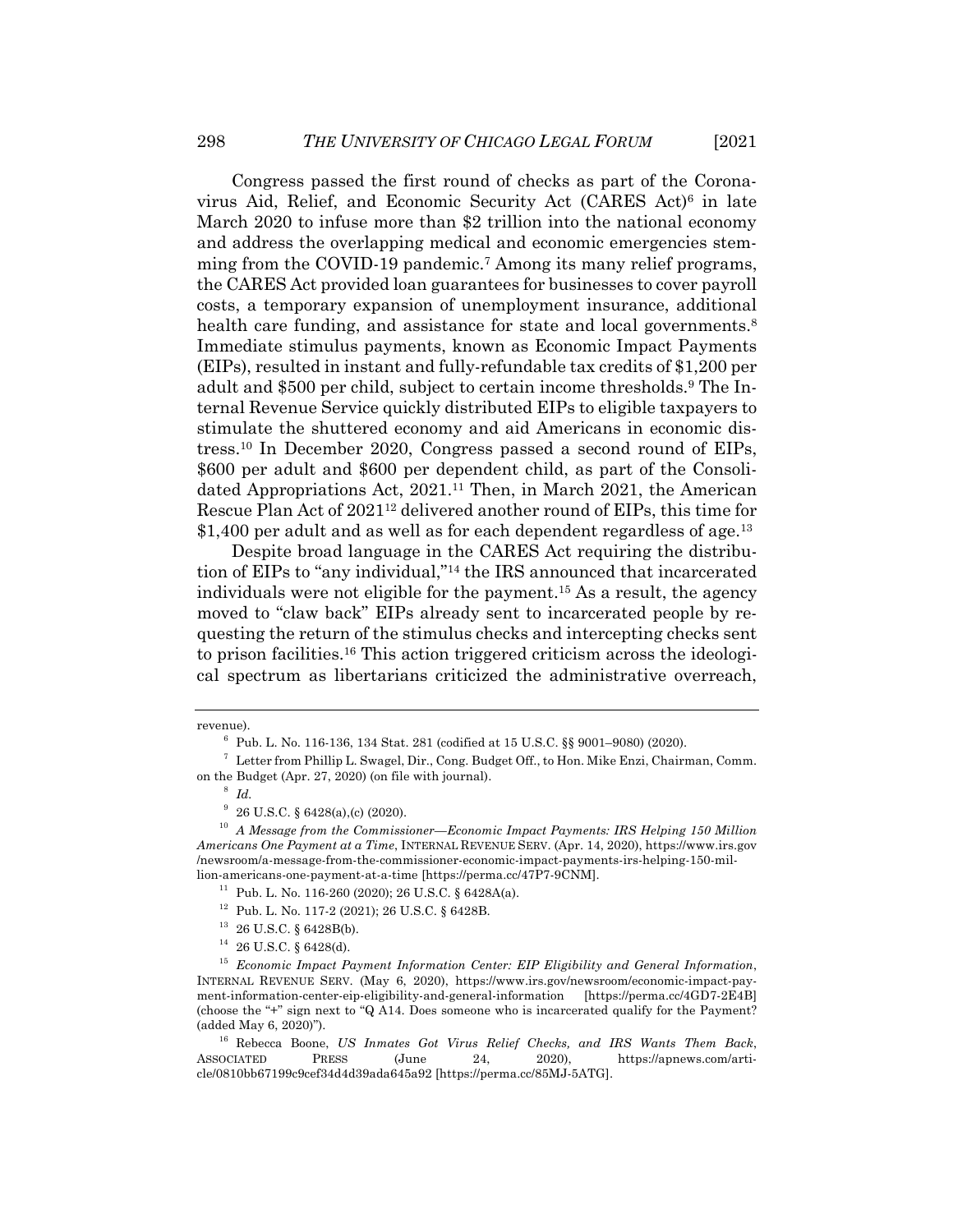while progressives argued that the policy continued a years-long trend of shifting the costs of incarceration onto incarcerated people and their families.<sup>17</sup>

Then, incarcerated individuals filed class action suits challenging the Treasury's decision to exclude them from receiving EIPs.18 One such case, *Scholl v. Mnuchin*, <sup>19</sup> resulted in a successful class action certification and injunction requiring the IRS to distribute payments to incarcerated individuals.20 By the time the court resolved the dispute in favor of the class action plaintiffs in October 2020, the acute economic and health crisis of COVID-19 had not abated.

This Comment will argue that the delay in delivering immediate cash assistance to incarcerated individuals exposes the inadequacy of the tax administrative doctrine in resolving emergency relief disputes. Exclusionary measures embedded in the tax system and other economic policies inhibit the rehabilitation prospects of incarcerated people. Millions of Americans, including incarcerated individuals, made personal and financial sacrifices in 2020 to aid the public health efforts. In return, those who were denied economic relief on an arbitrary basis should not have to wait until the following tax year—as is required by current law—to seek a legal remedy. In other words, the legal framework for challenging tax decisions is too unsympathetic toward many taxpayers that rely on policies embedded in the tax code for immediate economic relief. Further, by providing nearly universal economic stimulus, Congress recognized the plight of incarcerated individuals during a pandemic and moved away from the exclusionary stimulus measures enacted in prior economic crises.21 Providing economic stimulus to those in incarceration is sound economic stimulus policy so long as punitive measures for individuals in and exiting incarceration are embedded in tax and economic policy.

Part II of this Comment describes the CARES Act provision at the core of the controversy as well as prior economic stimulus legislation

<sup>17</sup> *See* Alan D. Viard, *IRS Has No Authority to Deny Rebates to the Incarcerated and the Recently Deceased*, AM. ENTER. INST. (May 11, 2020), https://www.aei.org/economics/irs-has-no-authority-to-deny-rebates-to-the-incarcerated-and-the-recently-deceased/ [https://perma.cc/63WP-EZ2X]; Stephen Raher, *Since You Asked: Should Incarcerated People Be Receiving Stimulus Payments?*, PRISON POL'Y INST. (May 18, 2020), https://www.prisonpolicy.org/blog/2020/05/18/checks/ [https://perma.cc/233Y-3B8P].

<sup>18</sup> *See, e.g.*, Scholl v. Mnuchin, 489 F. Supp. 3d 1008 (N.D. Cal. 2020) (order granting preliminary injunction and class certification).

<sup>19</sup> 489 F. Supp. 3d 1008 (N.D. Cal. 2020) (order granting preliminary injunction and class certification).

 $^{\rm 20}$   $\emph{Id.}$  at 1047.

<sup>21</sup> *Compare* 26 U.S.C. § 6428 (2020) (CARES Act section enacting EIPs without an earned income requirement), *with* 26 U.S.C. § 6428 (2008) (economic stimulus passed during Great Recession with an earned income requirement).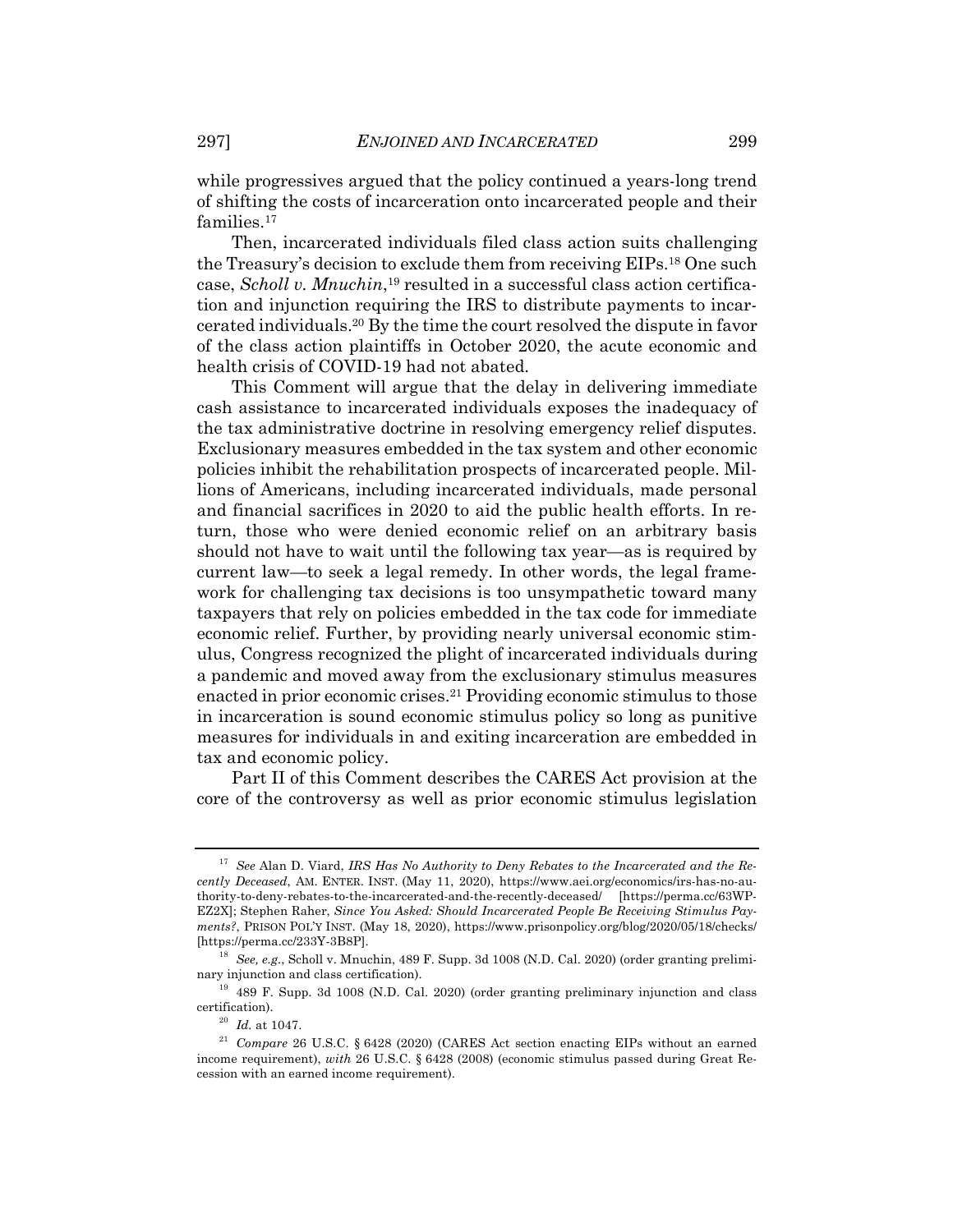and the relevant tax and administrative law doctrines. Part III covers the progression of cases resulting in injunctive relief for incarcerated individuals and considers arguments for and against the injunction. Part IV argues that the tax administration doctrine results in a mismatch between tax expenditure programs that confer immediate benefits and the laws governing when a suit to recover from the IRS can be brought, which results in ordinary taxpayers stranded waiting for urgently needed economic relief. The benefits of speedy legal remedies for taxpayers outweigh added administrative burdens and other potential consequences. Part V argues that directing economic stimulus to incarcerated individuals is sound policy—especially during a pandemic—and that the tax code is too punitive toward those individuals during and after incarceration. The long-term trend toward universal economic stimulus programs offers significant benefits in reducing administrative costs and improving economic outcomes.

# II. ECONOMIC RELIEF PROGRAMS, TAX INJUNCTIONS, AND THE CARES ACT

The controversy over the eligibility of incarcerated individuals to receive EIPs implicates a number of important issues in tax and administrative law. Section A will review the evolution of economic stimulus statutes leading to the CARES Act, the provisions of the CARES Act governing eligibility and distribution of EIPs, and subsequent administration of the EIPs by the IRS. Then, Section B will outline the relevant administrative law and tax law doctrines in dispute.

#### A. Statutory and Administrative History Leading to the CARES Act

1. Prior stimulus legislation

Many pieces of prior economic stimulus legislation have excluded incarcerated individuals. The CARES Act builds upon legislative frameworks from the Social Security Act of 1935 (SSA)<sup>22</sup> and its subsequent amendments, and the Economic Stimulus Act of 2008 (ESA).23 Congress passed the SSA during the Great Depression to provide, among other things, social insurance to elderly and disabled people facing severe financial distress.24 The SSA contains a number of exclusions to its social assistance program. For example, the SSA sets monthly income limits

 $22$  Pub. L. No. 74-271, 49 Stat. 620 (codified as amended in scattered sections of 42 U.S.C.) (1935).

<sup>23</sup> Pub. L. No. 110-185, 122 Stat. 613 (2008).

<sup>24</sup> *See* Ann Cammett, *Deadbeats, Deadbrokes, and Prisoners*, 18 GEO. J. POVERTY L. & POL'Y 127, 134–35 (2011); Patricia E. Dilley, *Taking Public Rights Private: The Rhetoric and Reality of Social Security Privatization*, 41 B.C. L. REV. 975, 981 (2000).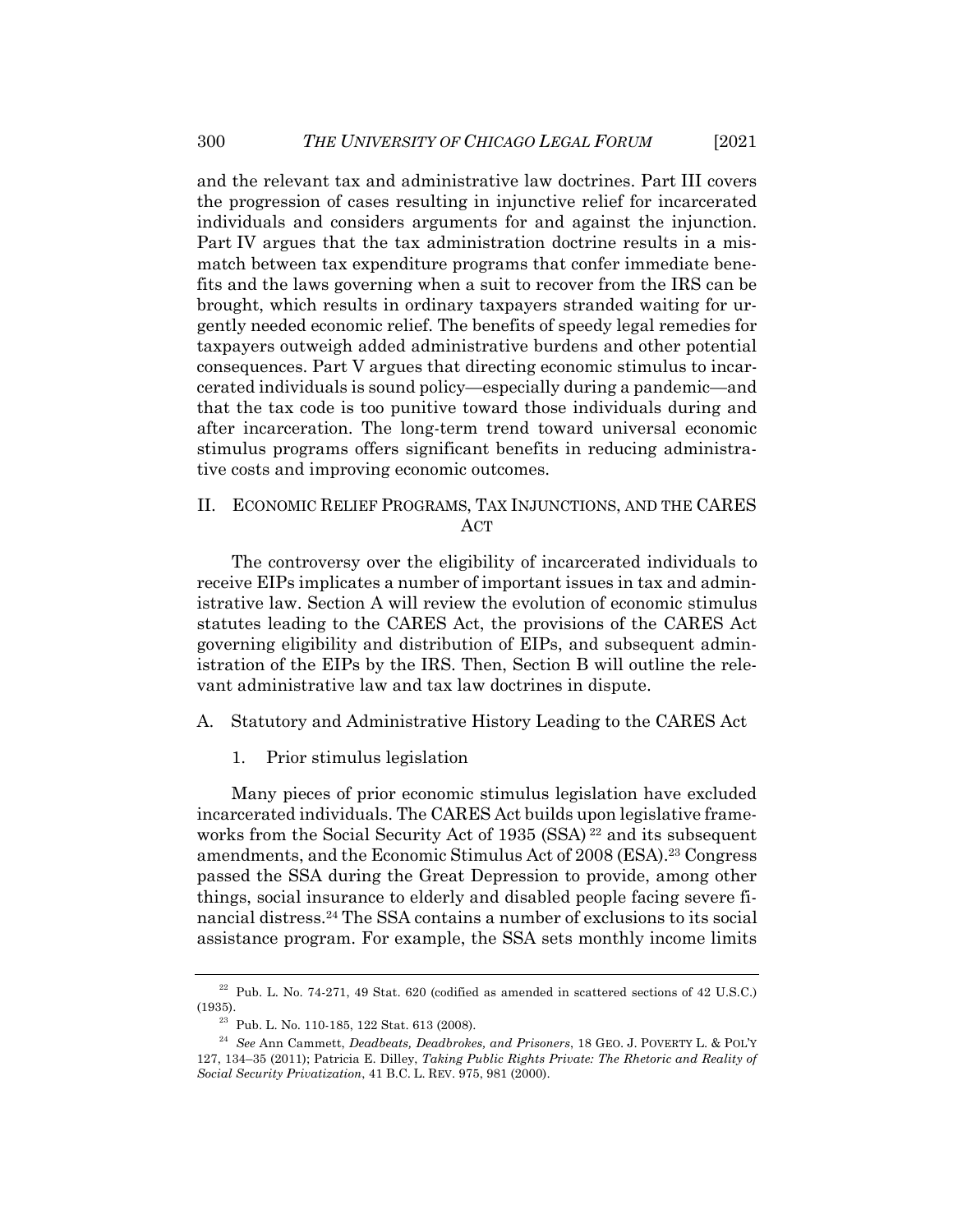to eligibility, with separate thresholds for individual and married households,<sup>25</sup> and also sets benefit limits for individuals in medical treatment facilities receiving Medicare assistance.<sup>26</sup>

Many scholars argue that certain SSA exclusions are part and parcel of a deliberate strategy to prevent Black people from receiving benefits of New Deal legislation.27 To accomplish this, Congress excluded domestic and farm workers from most programs and decentralized benefits administration to empower racist local government authorities.<sup>28</sup> Although some dispute whether racism drove these exclusions in the SSA, it is nevertheless clear that the exclusions disproportionately impacted Black Americans.29

Later, in 1980, as a political reaction to sensational news stories of incarcerated individuals receiving social security payments, Congress amended the SSA to exclude them from receiving benefits.30 Sensationalized news stories drew attention to incarcerated individuals such as the "Son of Sam" serial killer, who committed violent crimes and then received Social Security income and other government benefits while incarcerated.31 Members of Congress sensed that excluding incarcerated individuals to shore up the fiscal strength of the program was a politically winning issue.32

The 1980 SSA amendments made individuals ineligible for social security if they are "inmate<sup>[s]</sup> of a public institution"<sup>33</sup> or fleeing to avoid prosecution or imprisonment.34 In order to facilitate data collection and efficient administration, the statute was amended to incentivize prison facilities to provide lists of inmates to the Social Security Administration, paying penal institutions \$400 for each timely submission

<sup>30</sup> *See* Jennifer D. Oliva, *Son of Sam, Service-Connected Entitlements, and Disabled Veteran Prisoners*, 25 GEO. MASON L. REV. 301, 325–28 (2018).

<sup>31</sup> *Id.*

 $25$  42 U.S.C. § 1382(a).

 $26$  42 U.S.C. § 1382(e)(1)(B).

<sup>27</sup> *See* Juan F. Perea, *The Echoes of Slavery: Recognizing the Racist Origins of the Agricultural and Domestic Worker Exclusion from the National Labor Relations Act*, 72 OHIO ST. L.J. 95, 109 (2011); Robert C. Lieberman, *Race, Institutions, and the Administration of Social Policy*, 19 SOC. SCI. HIST. 511, 512 (1995) ("[T]he [SSA] created a diverse and fragmented set of policies that appeared to reinforce racial divisions in the American political economy.").

<sup>28</sup> Perea, *supra* note 27.

<sup>29</sup> *See* Larry DeWitt, *The Decision to Exclude Agricultural and Domestic Workers from the 1935 Social Security Act*, 70 SOC. SEC. BULL. 49, 53 (2010) (arguing that administrative efficiency motivated the policy exclusions but acknowledging that the farm and domestic exclusions effectively excluded 65 percent of African American workers but only 27 percent of white workers).

<sup>32</sup> *Id.* (summarizing the floor debates over the 1980 amendments); *see also* U.S. GOV'T ACCOUNTABILITY OFF., GAO/HRD-82-43, PRISONERS RECEIVING SOCIAL SECURITY AND OTHER FEDERAL RETIREMENT, DISABILITY, AND EDUCATION BENEFITS 1–4 (1982).

 $33$  42 U.S.C. § 1382(e)(1)(A).

<sup>34</sup> 42 U.S.C. § 1382(e)(4)(A)(i).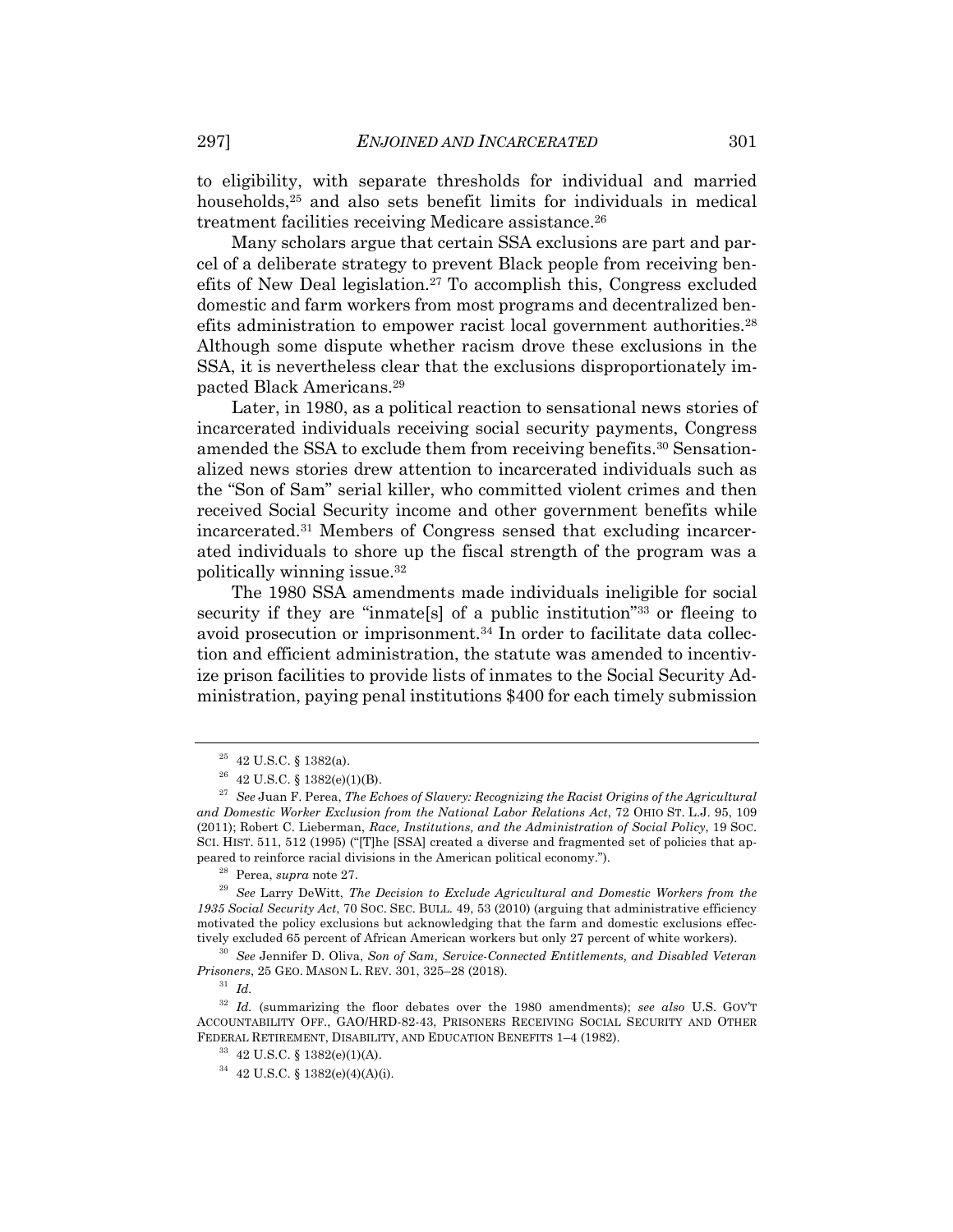of information to the registry.35 In sum, the 1980 amendments codify a strong preference to exclude incarcerated individuals from receiving social security income.

The 2008 stimulus, passed at the height of the Great Recession, sought to provide immediate economic stimulus to revive the national economy.36 Like the CARES Act, the ESA resulted in the issuance of immediate refundable tax credits to eligible individuals: \$600 per taxpayer, or \$1,200 to a married couple.37 Like the payments under the CARES Act, the ESA payments were subject to gross income limitations. In identical statutory language to the CARES Act, the ESA excluded nonresident aliens, dependents, and trusts and estates from receiving payments.38

Yet the ESA differs in construction from the CARES Act in one critical way: it includes an earned income minimum to target only working individuals or retirees for financial assistance, excluding, among others, incarcerated people. Congressional statements evinced a clear intent to use the ESA to deliver targeted assistance to low- and middle-income families.39 The ESA required individuals to earn at least \$3,000 annually in earned income, social security benefits, or compensation from pensions to qualify for the program.40 Because incarcerated individuals can neither generate earned income nor qualify for social security, this had the effect of excluding incarcerated individuals from the ESA.<sup>41</sup>

2. The CARES Act

Of the many economic stimulus provisions of the CARES Act, the EIPs generated perhaps the greatest amount of public attention due to the broad eligibility requirements and the executive branch's enthusiasm for the initiative.42 In effect, the stimulus payments adjusted the tax owed for eligible individuals and refunded the credit due immediately. Taxpayers were "treated as having made a payment against the

 $35$  42 U.S.C. § 1382(e)(1)(I)(i)(I)–(II).

<sup>36</sup> *See* Remarks on Signing the Economic Stimulus Act of 2008, 44 WEEKLY COMP. PRES. DOC. 185–86 (Feb. 13, 2008).

<sup>37</sup> 26 U.S.C. § 6428(a) (2008).

<sup>38</sup> 26 U.S.C. § 6428(e)(3) (2008); *see also* 26 U.S.C. § 6428(d) (2020) (identical language).

<sup>39</sup> *E.g.*, 154 CONG. REC. S19,720 (daily ed. Feb. 6, 2008) (statement of Sen. Kennedy) ("Our actions today are vital for the entire economy, but they are most critical for these struggling families. Our decisions will help determine whether they keep their homes, whether their teenagers stay in college, and whether their children go to bed hungry.").

 $^{40}$  26 U.S.C. §§ 6428(b)(2)(a), (e)(1) (2008).

<sup>41</sup> *See* 26 U.S.C. § 32(c)(2)(B)(iv) (excluding any "amount received for services provided . . . while the individual is an inmate at a penal institution" from the definition of "earned income"); 42 U.S.C. § 1382(e)(1)(A).

<sup>42</sup> *See* Rein & Singletary, *supra* note 1.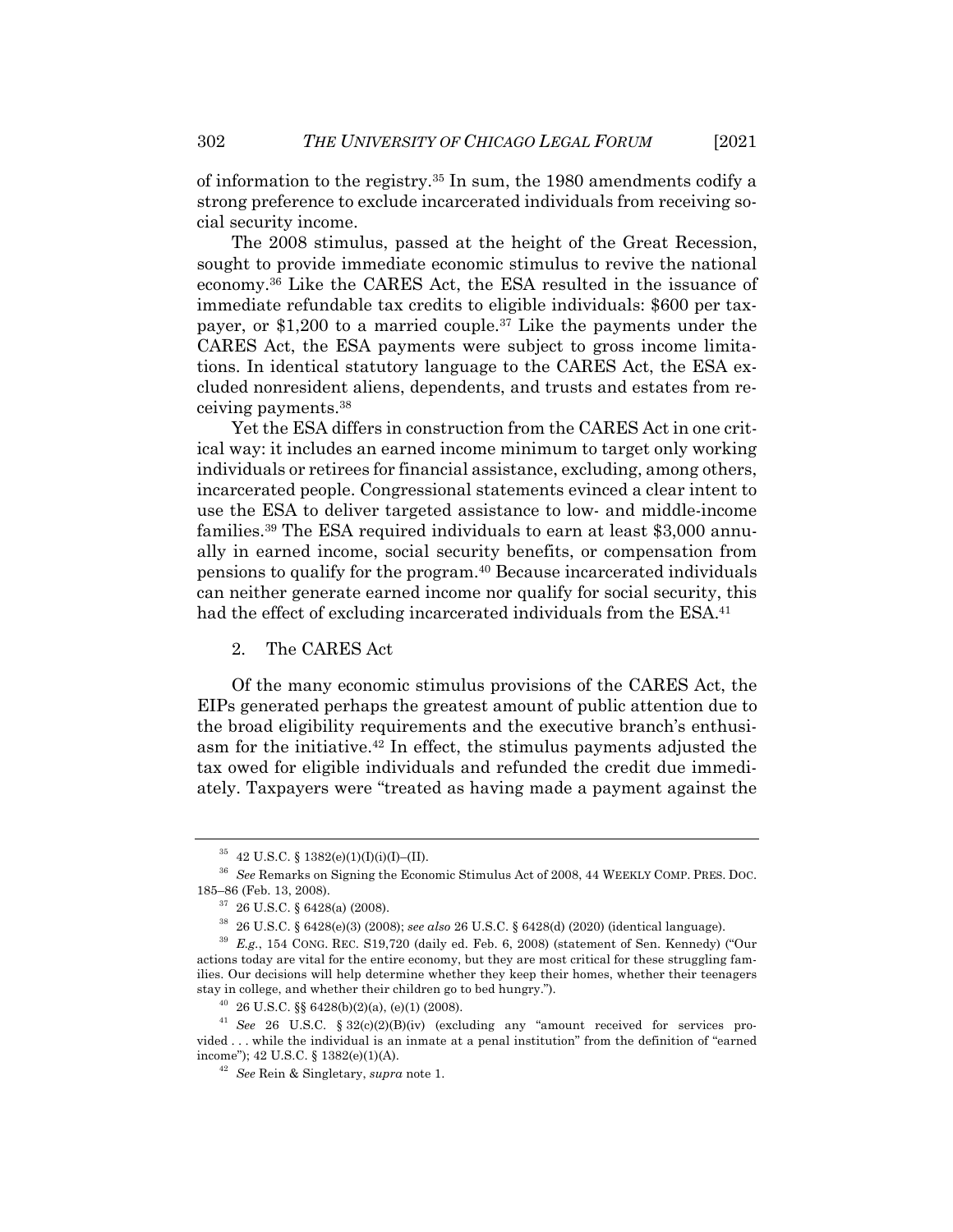tax" in tax year 2019 for which an advance refund was due equal to  $$1,200<sup>43</sup>$  Then, the Act authorized a one-time, fully refundable tax credit of \$1,200 per individual and \$500 per dependent child, to be issued immediately.44

The CARES Act required the issuance of EIPs to "any individual," subject to only a few limitations.<sup>45</sup> The amount of the tax credit began phasing out at certain adjusted gross income thresholds, starting at \$75,000 for individuals and \$150,000 for joint returns, and phasing out entirely for individuals earning at least \$99,000 and joint filers earning at least \$198,000.46 The Act then specifically excluded nonresident alien individuals,47 dependent children and relatives,48 as well as trusts and estates from receiving the tax credit.<sup>49</sup> The Act did not place any other eligibility restrictions on EIPs.

Further, the CARES Act directed the IRS to act swiftly in distributing EIPs to eligible individuals and imposed a deadline for the distribution of payments. The Act required the Department of Treasury to issue refunds "as rapidly as possible" through electronic funds transfers and paper checks using taxpayer information from 2018 and 2019.50 While the Treasury's authority to issue CARES Act refunds through the EIP program expired on December 31, 2020, subsequent rounds of relief carried no such expiration date.<sup>51</sup>

The IRS, through the Treasury Secretary, was charged with administering EIPs and developing reasonable regulations to effectuate the Act. The Internal Revenue Code broadly grants authority to the Treasury Secretary to prescribe "all rules and regulations as may be necessary by reason of any alteration of law in relation to internal revenue."52 Further, the CARES Act authorizes the Treasury Secretary to prescribe regulations as needed, including measures "deemed appropriate to

 $43$  26 U.S.C. § 6428(f)(1) (2020).

 $44$  26 U.S.C. § 6428(a).

 $^{45}$  26 U.S.C.  $\S$  6428(d).

<sup>46</sup> 26 U.S.C. § 6428(c) (phasing out the credits according to income and household status); *see also Calculating the Economic Income Payment*, INTERNAL REVENUE SERV. (May 2020), https://www.irs.gov/newsroom/calculating-the-economic-impact-payment [https://perma.cc/X5R4- BCK6].

 $^{47}$  26 U.S.C. § 6428(d)(1).

 $^{48}$  26 U.S.C. § 6428(d)(2). This provision notably prohibits any dependents "with respect to whom a deduction under [26 U.S.C. § 151] is allowable" from receiving EIPs. Yet, the § 151 deductions for dependent children and relatives were eliminated—or rather, cut to zero—starting with tax year 2018. *See* 24 U.S.C. § 151(d)(5). Whether this eligibility provision of the CARES Act accomplishes its intended purpose of excluding dependent children and relatives is beyond the scope of this Comment.

<sup>49</sup> 26 U.S.C. § 6428(d)(3).

 $50$  26 U.S.C. § 6428(f)(3)(a)–(b).

<sup>51</sup> *Id.*; *see also* 26 U.S.C. § 6428B(f) (2021) (containing no such expiration of authority).

 $^{52}$  26 U.S.C. § 7805(a).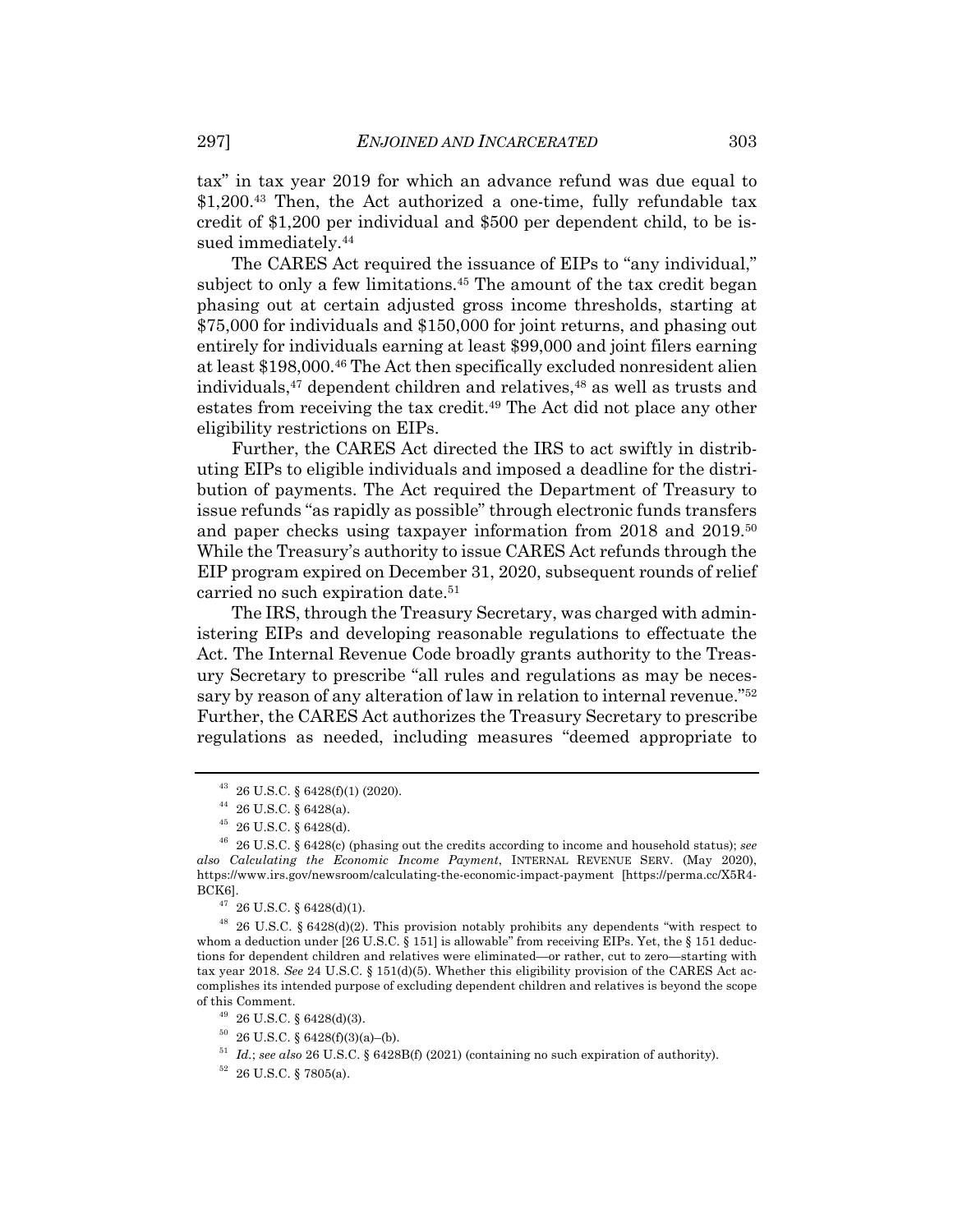avoid allowing multiple credits or rebates to a taxpayer."53 Unlike other sections of the CARES Act, the section pertaining to EIPs does not exempt Treasury from Administrative Procedure Act (APA) notice-andcomment rulemaking requirements.54

#### 3. IRS implementation of the CARES Act

Given the extraordinary economic and health emergency of the COVID-19 pandemic, the IRS moved swiftly to administer EIPs and other provisions of the CARES Act. Yet the IRS also dedicated administrative resources to withhold EIPs from incarcerated individuals, despite dubious legal grounds for the policy. Just two weeks after the Act's passage, the IRS began distributing EIPs to eligible individuals via direct deposit.55 Within two months, more than 157 million individuals received EIPs, totaling more than \$264 billion.<sup>56</sup> The IRS maintained a dedicated webpage to address common issues arising in the distribution of EIPs.57 Common causes of delay in receiving EIPs included not enrolling in direct deposit with the IRS for the 2018 and 2019 tax years, slow rollout of mailed checks, and difficulties reaching those who did not file tax returns or otherwise receive Social Security income for the 2018 and  $2019$  tax years.<sup>58</sup>

Initially, incarcerated individuals received EIPs in the same manner as any other taxpayer. Because many incarcerated people likely did not file tax returns for the prior two years, rollout of EIPs to them was initially slow. In the first two months of the program, only an estimated 84,861 incarcerated people received EIPs.59 With approximately 1.4 million people in incarceration at year-end 2019, this means only 5 percent of incarcerated individuals received an EIP.60 Yet, on May 6, 2020,

<sup>53</sup> 26 U.S.C. § 6428(h) (2020).

<sup>54</sup> *Compare id.*, *with* CARES Act, Pub. L. No. 116-136 § 12003(c)(2), 134 Stat. 281, 516 (specifically exempting the Bureau of Prisons from "notice-and-comment rulemaking requirements" under § 553 of the APA).

 $^{55}\;$  TREASURY INSPECTOR GEN. FOR TAX ADMIN., INTERIM RESULTS OF THE 2020 FILING SEASON: EFFECT OF COVID-19 SHUTDOWN ON TAX PROCESSING AND CUSTOMER SERVICE OPERATIONS AND ASSESSMENT OF EFFORTS TO IMPLEMENT LEGISLATIVE PROVISIONS 3 (June 30, 2020), https://www.treasury.gov/tigta/auditreports/2021reports/202146023fr.pdf [https://perma.cc/X9M4-V38H] [hereinafter TIGTA].

<sup>56</sup> *Id.* at 4.

<sup>57</sup> *Economic Impact Payment Information Center: EIP Eligibility and General Information*, *supra* note 15.

<sup>58</sup> Janet Holtzblatt & Michael Karpman, *Who Did Not Get the Economic Impact Payments by Mid-to-Late May, and Why? Findings from the May 14–27 Coronavirus Tracking Survey*, URB. INST. (July 2020), https://www.urban.org/sites/default/files/publication/102565/who-did-not-getthe-economic-impact-payments-by-mid-to-late-may-and-why\_0.pdf [https://perma.cc/KZZ3-278J].

<sup>59</sup> TIGTA, *supra* note 55, at 6.

 $^{60}\;$  E. ANN CARSON, BUREAU OF JUST. STATS., U.S. DEP'T. OF JUST., PRISONERS IN 2019 1 (2020).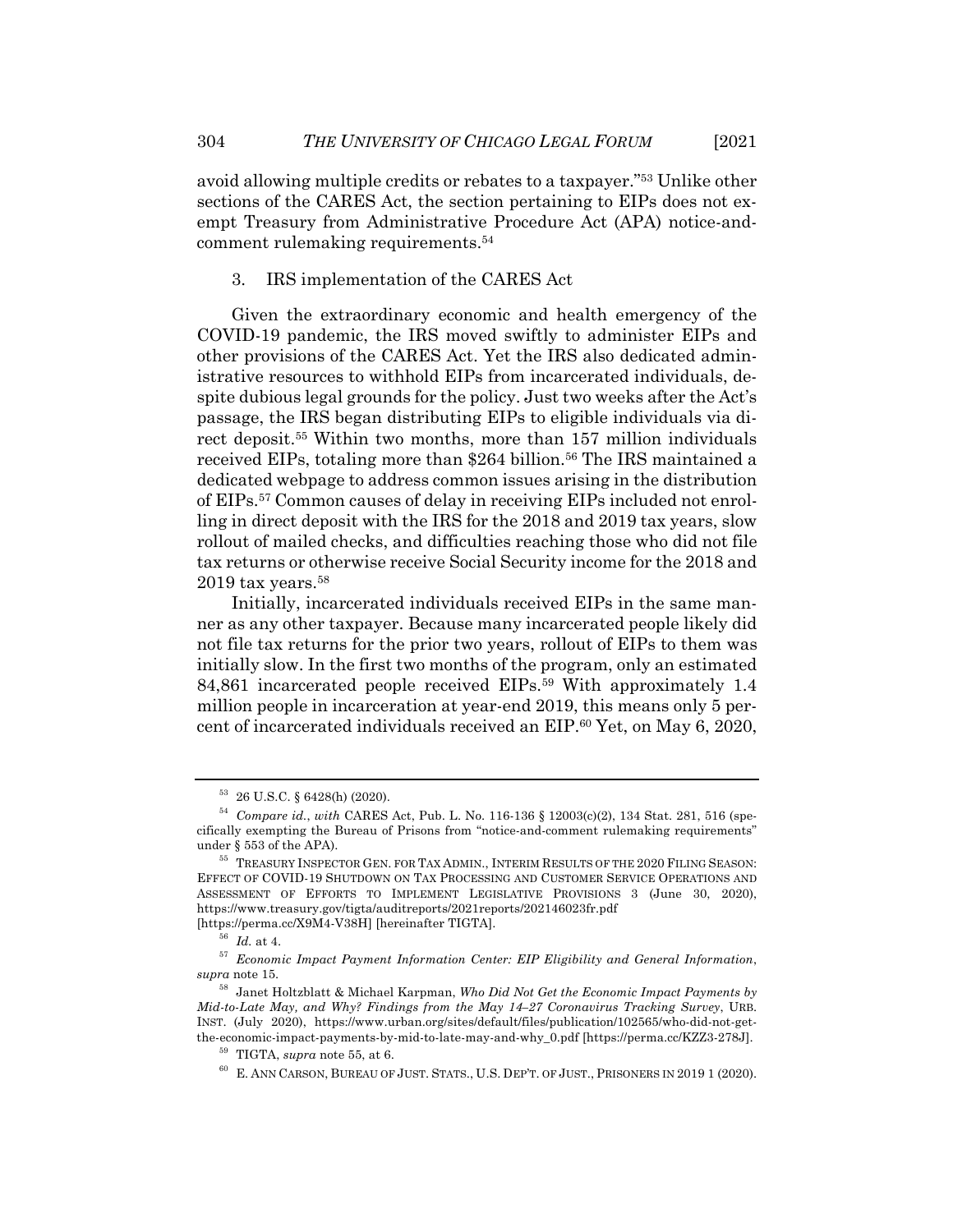the IRS updated the webpage to declare that incarcerated individuals were ineligible for payment and include information on how to remit the EIPs.61 The IRS began excluding incarcerated people from receiving EIPs and even sought to intercept payments en route to individuals at state prisons.<sup>62</sup>

#### B. Administrative Law, Tax Injunctions, and the IRS

The controversy over whether incarcerated individuals were eligible for stimulus payments raises sensitive questions of tax and administrative law. IRS tax regulations once occupied a unique role in administrative jurisprudence outside of the APA framework, but the modern trend is to align IRS rulemaking jurisprudence under the same framework as other agencies.<sup>63</sup> To that end, incarcerated individuals have successfully relied on the APA as a vehicle to enjoin the IRS from withholding payments. In addition, the litigation raised an issue concerning the Anti-Injunction Act  $(AIA)$ ,<sup>64</sup> which requires taxpayers to submit a tax return prior to filing suit to recover an excessive assessment or denied refund.65 This Section will discuss each in turn.

1. APA challenges to agency action

The APA governs the process by which executive branch agencies exercise their rulemaking and regulatory powers and is thus a favored route to challenging the validity of executive branch action. Most administrative rulemaking occurs through the informal notice-and-comment procedure—where the agency promulgates a rule, solicits public comment, and issues a final rule—but there are two notable exceptions to the process.66 First, non-legislative rules—including "interpretative rules, general statements of policy, or rules of agency organization" are exempt.67 Second, the "good cause" exception permits the agency to eschew the notice-and-comment procedure where it would be "impracticable, impossible, or contrary to public interest."68 The Treasury has historically invoked both exceptions in order to avoid public comment

<sup>61</sup> *Economic Impact Payment Information Center: EIP Eligibility and General Information*, *supra* note 15.

<sup>62</sup> *See* Boone, *supra* note 16.

<sup>63</sup> *See* Stephanie Hoffer & Christopher J. Walker, *The Death of Tax Court Exceptionalism*, 99 MINN. L. REV. 221, 242–43 (2014).

 $64$  Pub. L. No. 39–169, 14 Stat. 475 (1867) (codified at 24 U.S.C. § 7421).

 $65$  24 U.S.C. § 7421(a) (restraining pre-assessment litigation over tax owed).

<sup>66</sup> *See* M. Elizabeth Magill, *Agency Choice of Policymaking Form*, 71 U. CHI. L. REV. 1383, 1390 (2004).

 $67$  5 U.S.C. § 553(b)(3)(A).

 $68$  5 U.S.C. § 553(b)(3)(B).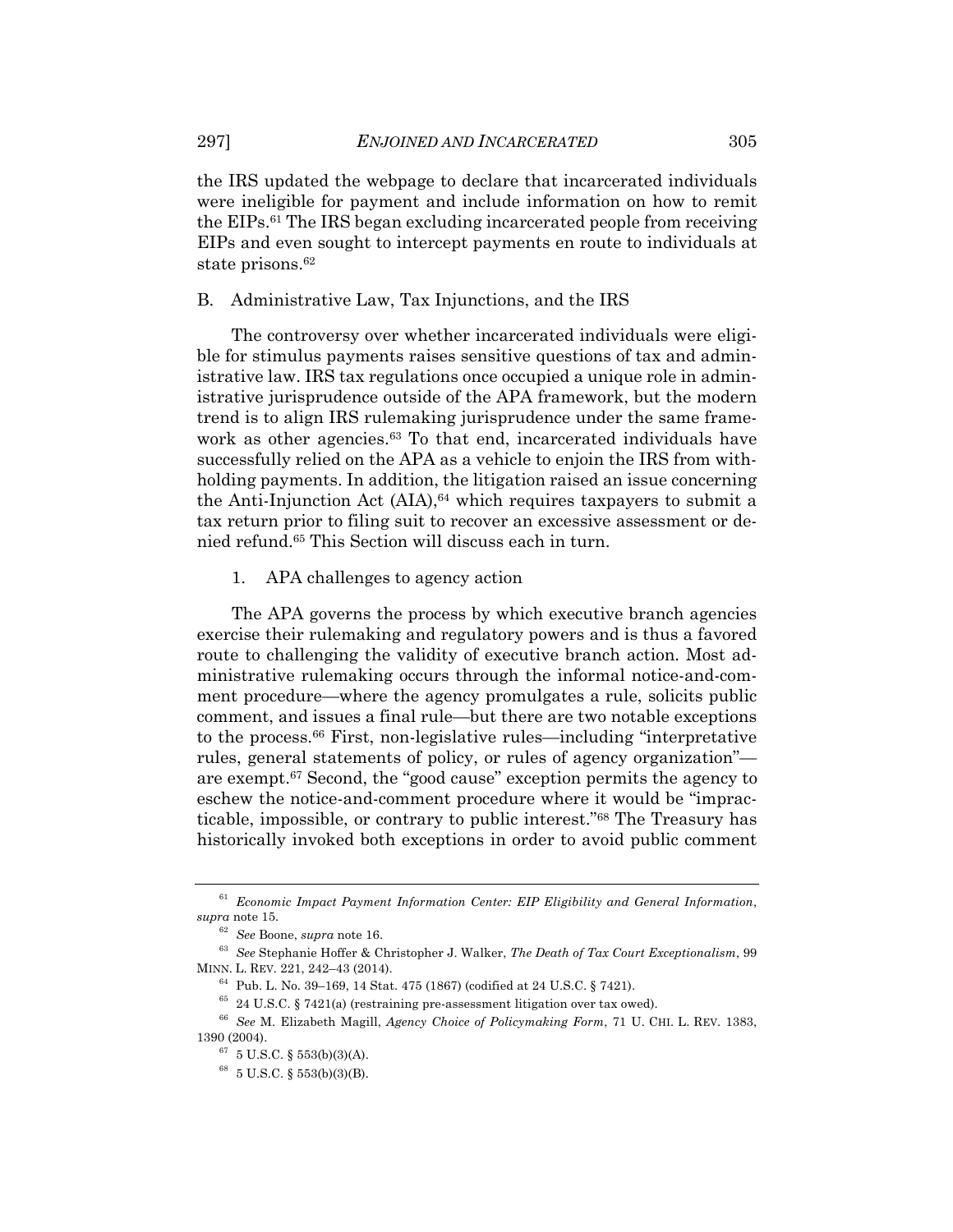on IRS rulemaking.69 The IRS also issues informal guidance including revenue rulings, announcements, and revenue procedure, among others, that operate outside of the APA notice-and-comment framework.70

The APA authorizes a right of action for parties to challenge agency action, but the agency ruling must be final, and the party must lack any other adequate remedy.71 Courts look for confirmation that the rulemaking process has concluded, and that the disputed decision has actual effects on the party seeking relief.72 Where Congress intended to delegate legislative authority to agencies, courts may defer to an agency's interpretation of the statute.73

The Supreme Court's decision in *Mayo Foundation for Medical Education and Research v. United States*<sup>74</sup> confirmed that IRS rulemaking, like the rulemaking of any other agency, is subject to the two-step *Chevron v. NRDC*<sup>75</sup> deference test, which asks whether an ambiguity existed in the statute and defers to the agency interpretation unless it lacked a rational basis.76 *Mayo* repudiated an earlier line of thinking that IRS rulemaking was "exceptional" and existed outside of the APA framework.77 After *Mayo*, the notion of "tax exceptionalism" was no longer persuasive.78 Now, the level of deference accorded to IRS rulemaking largely turns on the "care, . . . consistency, formality, and relative expertness" of the agency rulemaking, with more deference generally afforded to more comprehensive rulemaking.<sup>79</sup> In certain instances, agency rulemaking may be subject to no deference at all.<sup>80</sup>

Even if a court defers to the agency interpretation of a statute, certain procedural defects in the decision-making process may still result

<sup>70</sup> *Id.* at 550.

<sup>76</sup> *Mayo Found.*, 562 U.S. at 55–56 (citing *Chevron*, 467 U.S. at 843).

<sup>77</sup> *See* Stephanie Hunter McMahon, *The Perfect Process Is the Enemy of the Good Tax: Tax's Exceptional Regulatory Process*, 35 VA. TAX REV. 553, 586 (2016) (arguing that tax exceptionalism looks no different than attempts by other agencies to work around certain APA requirements). <sup>78</sup> *Id.*

 $^{79}\,$  United States v. Mead Corp., 533 U.S. 218, 228 (2001) (citing Skidmore v. Swift & Co., 323 U.S. 134, 139–40 (1944)).

<sup>80</sup> *See* King v. Burwell, 576 U.S. 473, 485–86 (2015) (holding that no deference should be afforded to the IRS's interpretation of Affordable Care Act tax credits).

<sup>69</sup> *See* Leslie Book, *A New Paradigm for IRS Guidance: Ensuring Input and Enhancing Participation*, 12 FLA. TAX REV. 517, 547–49 (2012).

<sup>71</sup> *See* 5 U.S.C. § 704.

<sup>72</sup> Bennett v. Spear, 520 U.S. 154, 177–78 (1997).

<sup>73</sup> United States v. Mead Corp., 533 U.S. 218, 226–27 (2001).

 $^{74}\,$  562 U.S. 44 (2011).

 $^{75}\,$  467 U.S. 837 (1984).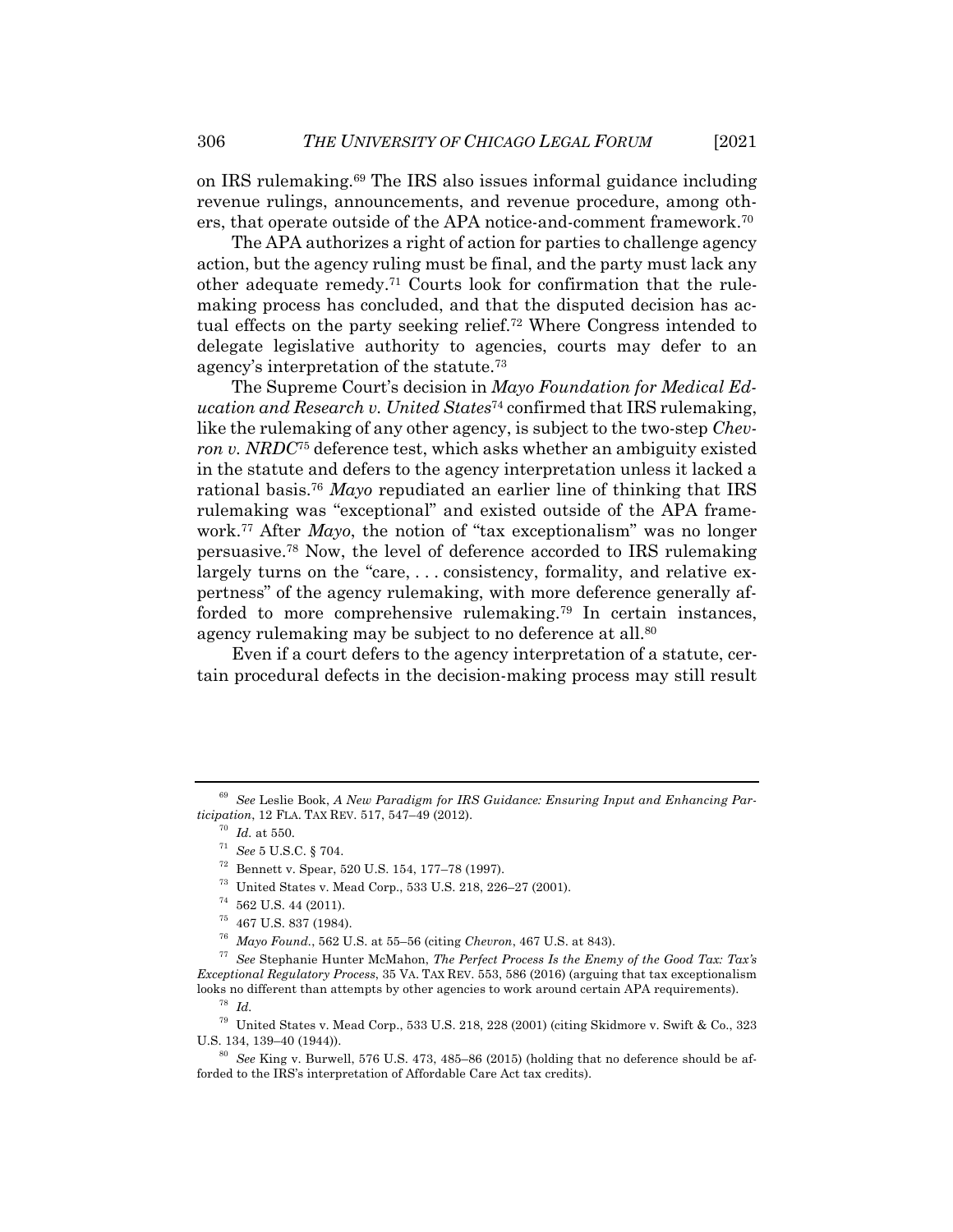in an injunction.81 Notably, an agency action cannot proceed if the action is "arbitrary" or "capricious."82 The court may not substitute its own judgment for that of the agency in reaching such a finding.<sup>83</sup> In short, courts must identify a "clear error of judgment."84 Courts have set side agency actions as arbitrary or capricious where agencies failed to address important policy considerations in their decision-making process.85

#### 2. Bars to tax injunctions and their exceptions

Challenges to tax assessment decisions are subject to two closely related provisions of the tax code. First, § 7421 of the AIA restrains taxpayers from filing suit against the IRS until a tax has been assessed or collected.86 Because the tax collector is an "attractive target for all kinds of litigation," the AIA seeks to ensure smooth, uninterrupted collection of federal revenue so that the federal government can continue operations.87 This has the effect of minimizing tax litigation prior to tax assessment to protect the agency's collection efforts from interference.<sup>88</sup>

Second, § 7422 governs the process for refund suits, requiring a taxpayer to pay the tax incurred and exhaust administrative remedies before filing a claim for refund with the IRS.<sup>89</sup> For individuals, Treasury regulations further elaborate that submitting a Form 1040 tax return qualifies as a claim for refund.90 For a typical filer, that means filing an annual tax return, awaiting a determination from the IRS on the validity of a credit, and then suing for recovery. Because § 7421 and § 7422 are closely related, courts will sometimes consider these statutes alongside one another.<sup>91</sup>

<sup>90</sup> 26 C.F.R. § 301.6402-3(a)(2) (2020).

<sup>81</sup> *See* 5 U.S.C. § 706(2).

 $82$  5 U.S.C. § 706(2)(A).

 $83$  Dep't of Homeland Sec. v. Regents of the Univ. of Cal., 140 S. Ct. 1891, 1905 (2020) (quoting FCC v. Fox Television Stations, Inc., 556 U.S. 502, 513 (2009)).

<sup>84</sup> *Id.* (quoting Citizens to Preserve Overton Park, Inc. v. Volpe, 401 U.S. 402, 416 (1971)).

<sup>85</sup> *See id.* at 1912 (enjoining DHS rescission of DACA where agency neglected to consider impacts of rescission on nonresident alien children subject to prosecutorial forbearance); Motor Vehicle Mfrs. Ass'n v. State Farm Mut. Auto. Ins. Co., 463 U.S. 29, 51 (1983) (enjoining the National Highway Traffic Safety Association from abandoning a mandatory seatbelt rule for manufacturers where the agency did not consider safety effects of the rule).

<sup>86</sup> 26 U.S.C. § 7421(a).

<sup>87</sup> *See* South Carolina v. Regan, 465 U.S. 367, 387 (1984) (O'Connor, J., concurring).

<sup>88</sup> *See* Stephanie Hunter McMahon, *Pre-Enforcement Litigation Needed for Taxing Procedures*, 92 WASH. L. REV. 1317, 1343–44 (2017); *see also* Fla. Bankers Ass'n v. U.S. Dep't of the Treasury, 799 F.3d 1065, 1072 (2015) ("If plaintiffs' challenge were successful, the IRS would be unable to assess or collect that tax.").

 $^{89}$  26 U.S.C.  $\S$  7422(a).

<sup>91</sup> *See* United States v. Clintwood Elkhorn Mining Co., 553 U.S. 1, 9–10 (2018) ("These principles [barring a suit for refund under  $\S 7422$ ] are fully applicable to claims of unconstitutional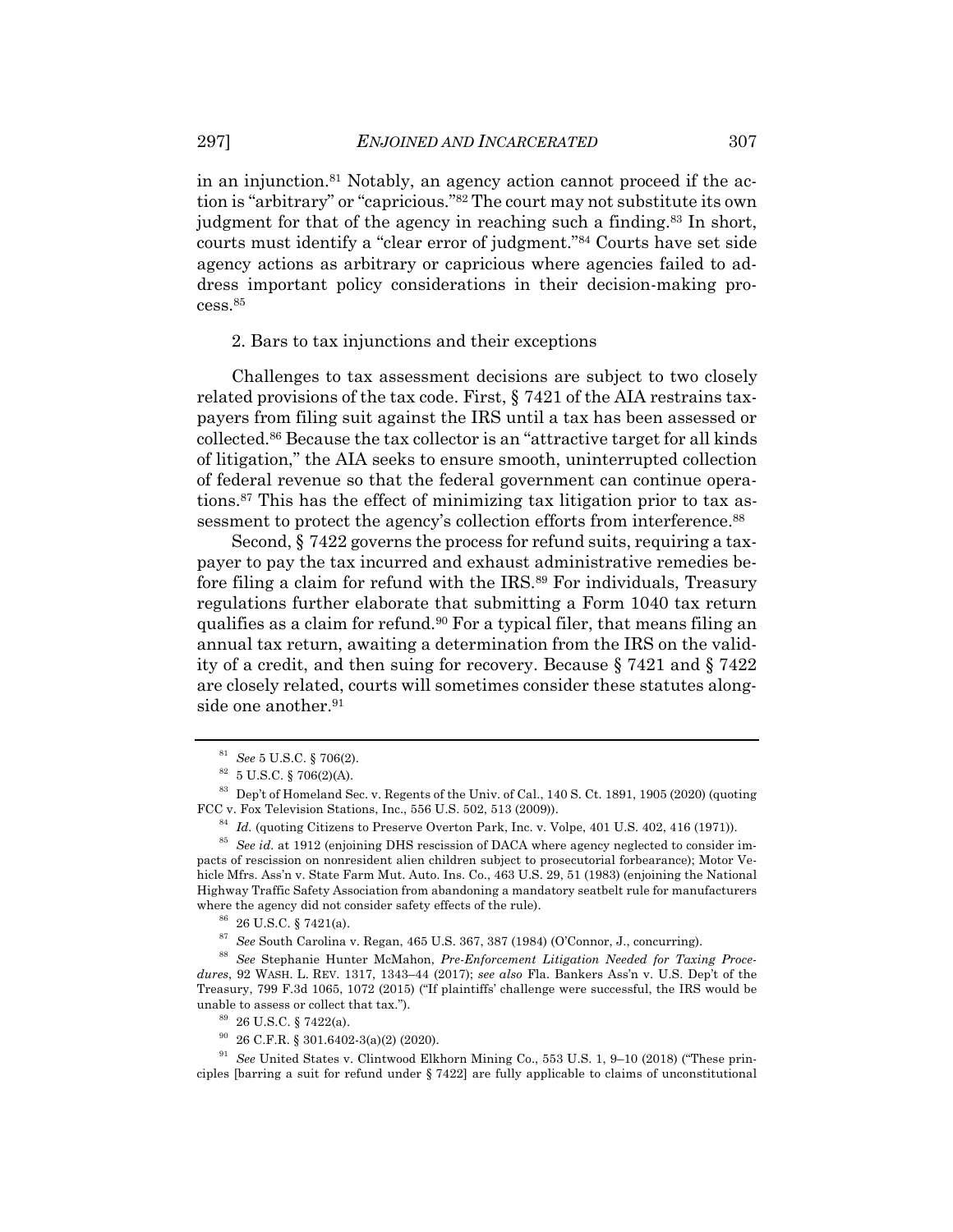Courts have recognized two relevant exceptions to the AIA: the irreparable injury and no alternative remedy exceptions. First, in *Enochs v. Williams Packing & Navigation Co.*, <sup>92</sup> the taxpayer, a corporation, sought to enjoin the IRS from collecting unpaid payroll taxes.93 The Supreme Court reversed the lower court's injunction because the AIA requires taxpayers to pay a tax assessment prior to filing suit. The Court held that the issuance of a pre-collection injunction would be appropriate only if the plaintiff could prove "irreparable injury" to the taxpayer and that there were "no circumstances" under which the government could prevail.94 As elaborated on in *Investment Annuity, Inc. v. Blumenthal*, <sup>95</sup> the taxpayer must prove that the IRS "flouted the express terms of the code, or lacked any factual basis for the assessment of taxes against an individual taxpayer."96 As a result of this high standard, plaintiffs rarely prevail on this exception.97

Second, a suit for a tax injunction can proceed under the exception established in *South Carolina v. Regan*, <sup>98</sup> in which the Supreme Court permitted a suit to enjoin tax collection where no alternative remedy existed.99 In *South Carolina v. Regan*, the state sought to challenge the imposition of a tax on a bond offering it had issued.100 The state had no legal recourse to challenge a tax levied on an issuance of state bonds because the tax was ultimately paid by the bond purchasers.101 Thus, the Court permitted the state to challenge the IRS ruling.102

## III. CARES ACT CLASS ACTION LITIGATION

Once it became clear that the IRS intended to withhold EIPs from them, incarcerated individuals began filing lawsuits challenging the IRS interpretation of the CARES Act. This Section surveys cases in which incarcerated individuals challenged the Treasury's decision to

- <sup>95</sup> 609 F.2d 1 (D.C. Cir. 1979).
- $^{96}\,$   $Id.\;$  at 5–6.
- <sup>97</sup> McMahon, *supra* note 88, at 1347.
- $^{98}\,$  465 U.S. 367 (1984).
- <sup>99</sup> *Id.* at 378.
- $^{100}\,$   $Id.\,$  at 370.
- <sup>101</sup> *Id.* at 378.
- <sup>102</sup> *Id.*

taxation, a point highlighted by what we have said in other cases about the Anti-Injunction Act."); *Regan*, 465 U.S. at 385–87 ("In depriving courts of jurisdiction to resolve abstract tax controversies [under the AIA and § 7422], Congress has determined that the United States must be able to assess and collect taxes alleged to be due without judicial intervention." (O'Connor, J., concurring) (internal quotation marks and citation omitted)).

 $370$  U.S. 1 (1962).

<sup>93</sup> *Id.* at 2.

 $^{94}$   $\,$   $\!ld.\!$  at 7–8.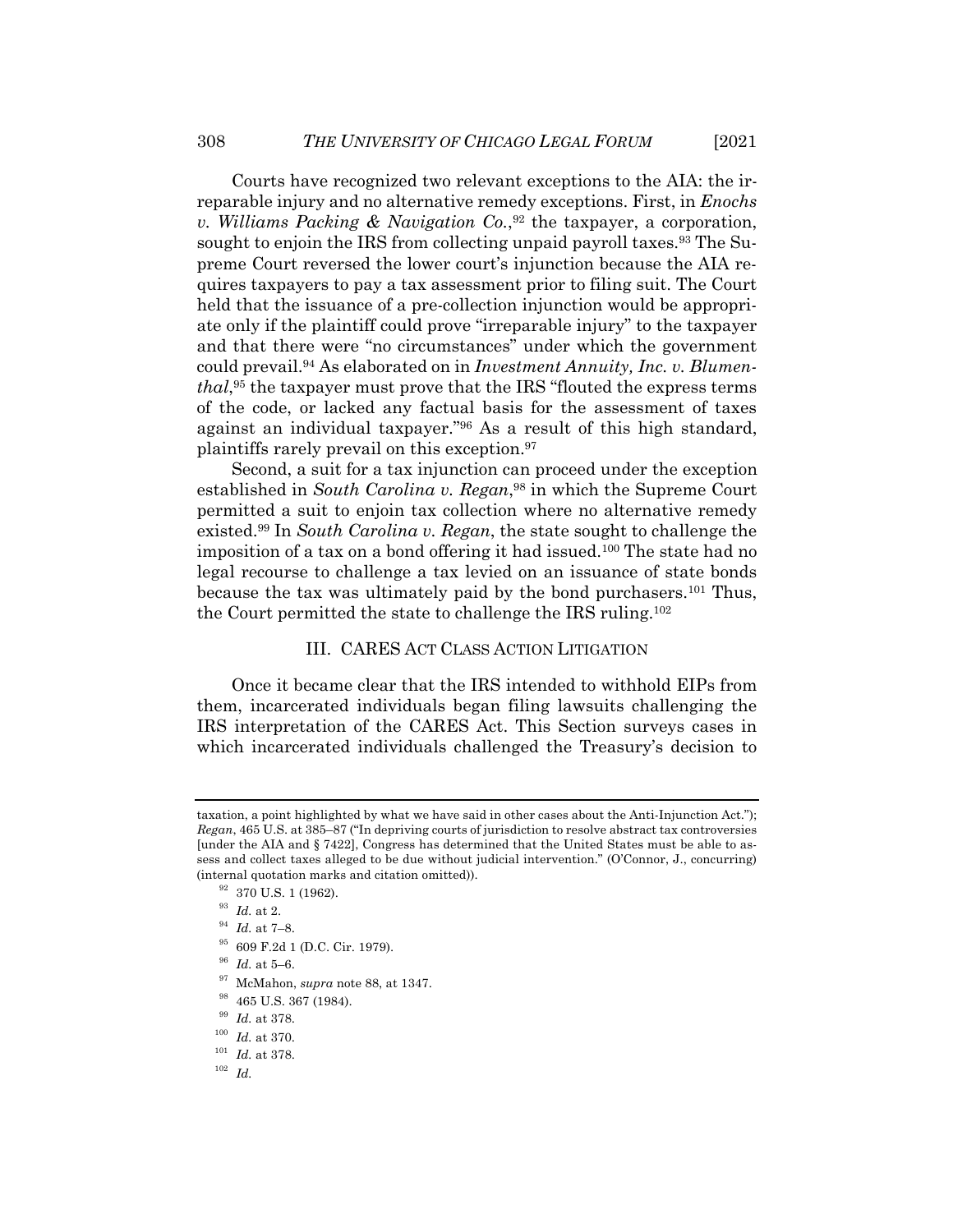deny EIPs, beginning with *Scholl v. Mnuchin*, <sup>103</sup> where incarcerated individuals successfully enjoined the IRS from withholding payments on APA grounds.104

After the IRS issued its CARES Act guidance in May, incarcerated individuals successfully won injunctions requiring the IRS to distribute EIPs.105 These cases challenged the validity of the statute and subsequent interpretation, arguing that Treasury's interpretation was arbitrary and capricious under the APA and also violated the Fourteenth Amendment's Equal Protection Clause. In addition, the suits tested the AIA doctrine for barring pre-assessment litigation.

Incarcerated individuals prevailed in *Scholl*. <sup>106</sup> Judge Hamilton of the Northern District of California certified the proposed class in late September 2020 and issued a preliminary injunction requiring the IRS to begin distributing credits to incarcerated individuals.107 Less than one month later, the court granted the class summary judgment in part and denied defendant's summary judgment motion.108 The government declined to pursue an appeal, and the IRS began complying with the injunction.109

The *Scholl* court held that the suit was not barred by either the AIA, which concerns pre-assessment litigation, or a § 7422 suit for refund.110 Judge Hamilton concluded that it would be inequitable to require plaintiffs to exhaust administrative claims before seeking a remedy in court.<sup>111</sup> With regard to the plaintiffs' standing to bring a  $\S 7422$ refund suit, the district court rejected the government's argument that

<sup>103</sup> 489 F. Supp. 3d 1008 (N.D. Cal. 2020) (order granting preliminary injunction and class certification).

<sup>104</sup> *Id.* at 1047

<sup>105</sup> *See id.*; Galvan v. Mnuchin, No. 20-CV-4511, 2020 WL 5296974 (N.D. Ill. Sept. 4, 2020) (motion denying intervention and stay by *Scholl* plaintiffs); Warfield v. Mnuchin, No. 20-CV-04121, 2020 WL 5849716 (D.S.D. Oct. 1, 2020) (order denying motion for class certification). Spouses of nonresident aliens have also challenged the validity of § 6428(d) on equal protection grounds. *E.g.*, Doe v. Trump, No. 20-cv-00858, 2020 WL 5076999 (C.D. Cal. July 8, 2020) (order denying motion for temporary restraining order).

<sup>106</sup> *Scholl*, 489 F. Supp. 3d at 1047.

<sup>107</sup> *Id.*

 $^{108}\,$  Scholl v. Mnuchin, 494 F. Supp. 3d 661 (N.D. Cal. 2020) (order granting summary judgment in part and denying motion for stay).

<sup>109</sup> *See* Scholl v. Mnuchin, No. 20-16915, 2020 WL 9073361 (9th Cir. Nov. 20, 2020) (order granting unopposed motion to dismiss). It is quite rare for the Justice Department to lose on the merits in a civil tax litigation case and then decline to pursue an appeal. The Tax Division of the DOJ, which represented the government in *Scholl*, claimed a 98 percent win rate in civil tax litigation for fiscal years 2016 through 2019. *See* TAX DIV., U.S. DEPT. OF JUST., *FY 2021 Congressional Budget Proposal* at 19, https://www.justice.gov/doj/page/file/1246761/download [https://perma.cc/T7AX-L9RW].

<sup>110</sup> *See Scholl*, 489 F. Supp. 3d at 1031.

 $^{111}$   $\,$   $\!Id.$  at 1031–32.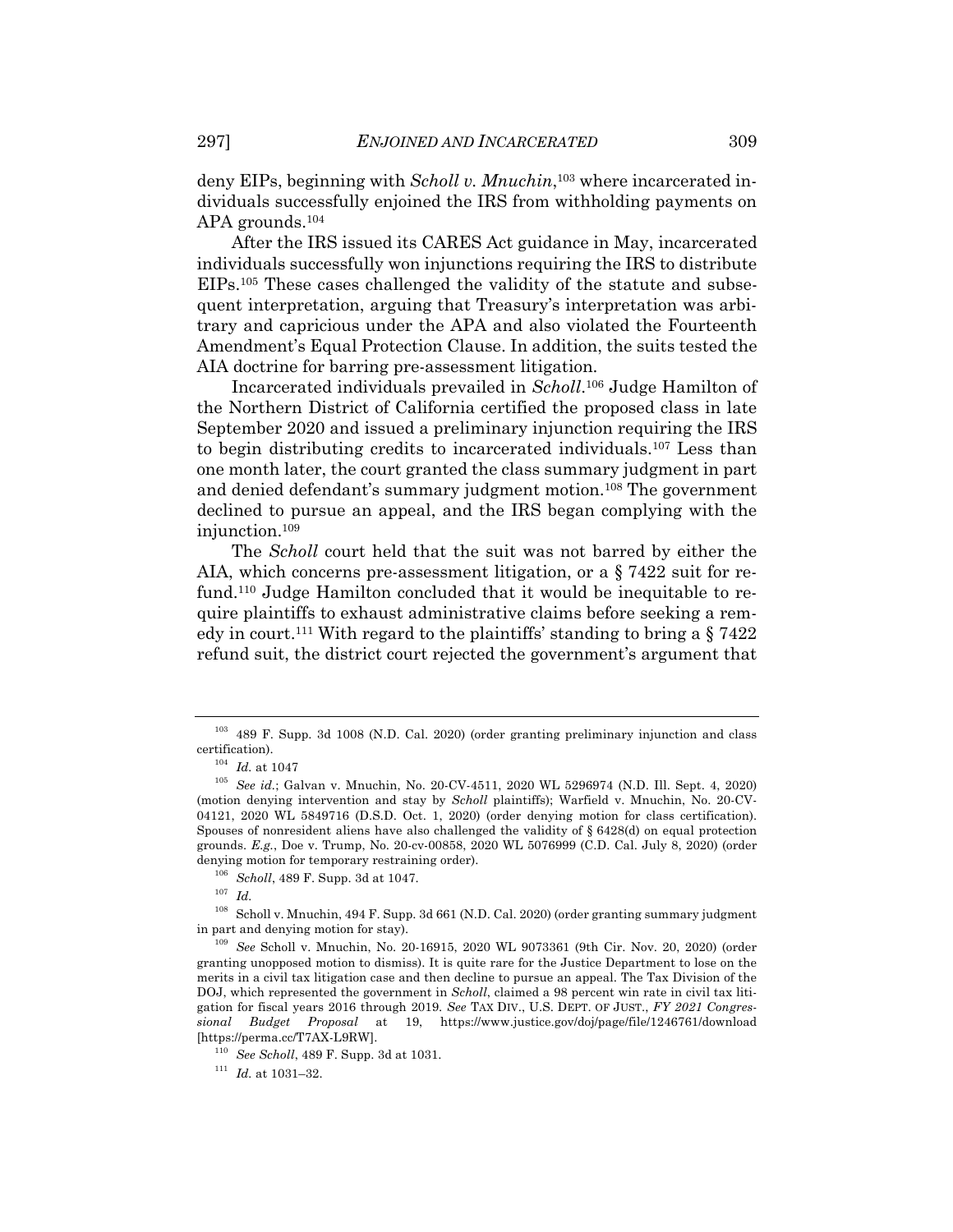the court could not hear the case until the plaintiffs filed 2020 tax returns.112 Instead, the plaintiffs' argument that incarcerated individuals suffered a cognizable injury when the IRS deemed them ineligible proved persuasive.113 Thus, the court sidestepped difficult questions about how the suit fits within the framework for restraining pre-assessment tax suits.114

Having determined that the plaintiffs had standing to sue, the court turned to an analysis of the IRS decision under the APA, finding that the interpretation excluding incarcerated individuals lacked a statutory basis and was arbitrary and capricious under the APA.115 The CARES Act plainly deems "any individual" eligible for EIP payments, subject to only a few clearly defined exclusions in the statute for nonresident aliens and dependents.116

In this case, the IRS failed to put forth any rationale for the policy.117 Unlike the ESA, which bootstrapped eligibility definitions from the SSA and Internal Revenue Code that excluded incarcerated individuals, the CARES Act lacks an income requirement.118 Absent a public explanation for the decision, or even evidence of internal deliberations, the IRS had no defense for the manner in which the agency decided to exclude incarcerated individuals from receiving EIPs.<sup>119</sup> This finding that the agency violated § 706 of the APA was sufficient to enjoin the IRS from continuing to withhold EIPs from incarcerated people.120 The government declined to pursue an appeal, strongly suggesting that officials recognized the weaknesses in the legal position that "any individual" could allow the government to exclude those in incarceration.<sup>121</sup>

Courts thus far have yet to weigh in on whether the pandemic should be considered a good cause exception under the APA, which would excuse the IRS from undergoing a notice-and-comment rulemaking process.122 With such little time between passage and implementation of EIPs—in the middle of a pandemic, no less—the IRS has grounds

<sup>119</sup> *Id.* ("Defendants have not directed the court to any other evidence indicating that the Treasury Department or IRS gave *any reason* for its decision, much less an adequate one.").

 $^{120}\,$   $Id.\,$  at 1037.

<sup>112</sup> *See id.* at 1025 (citing Coon v. Wood, 160 F. Supp. 3d 246, 251 (D.D.C. 2016)).

 $^{113}\,$   $Id.\,$  at 1026.

<sup>114</sup> *See infra* Part IV.

 $^{115}$   $\,$   $\!d.\,$  at 1035–37.

 $^{116}$  26 U.S.C. § 6428(d) (2020).

<sup>117</sup> *See Scholl*, 489 F. Supp. 3d at 1036–37 ("[T]he IRS has put forward virtually no public explanation concerning its decision to withhold payments to incarcerated persons.").

<sup>118</sup> *Compare* 26 U.S.C. § 6428(d), *with* 26 U.S.C. § 6428(e)(1) (2008).

<sup>121</sup> *See* 26 U.S.C. § 6428(d) (2020).

<sup>122</sup> *See* 5 U.S.C. § 553(b)(3)(B).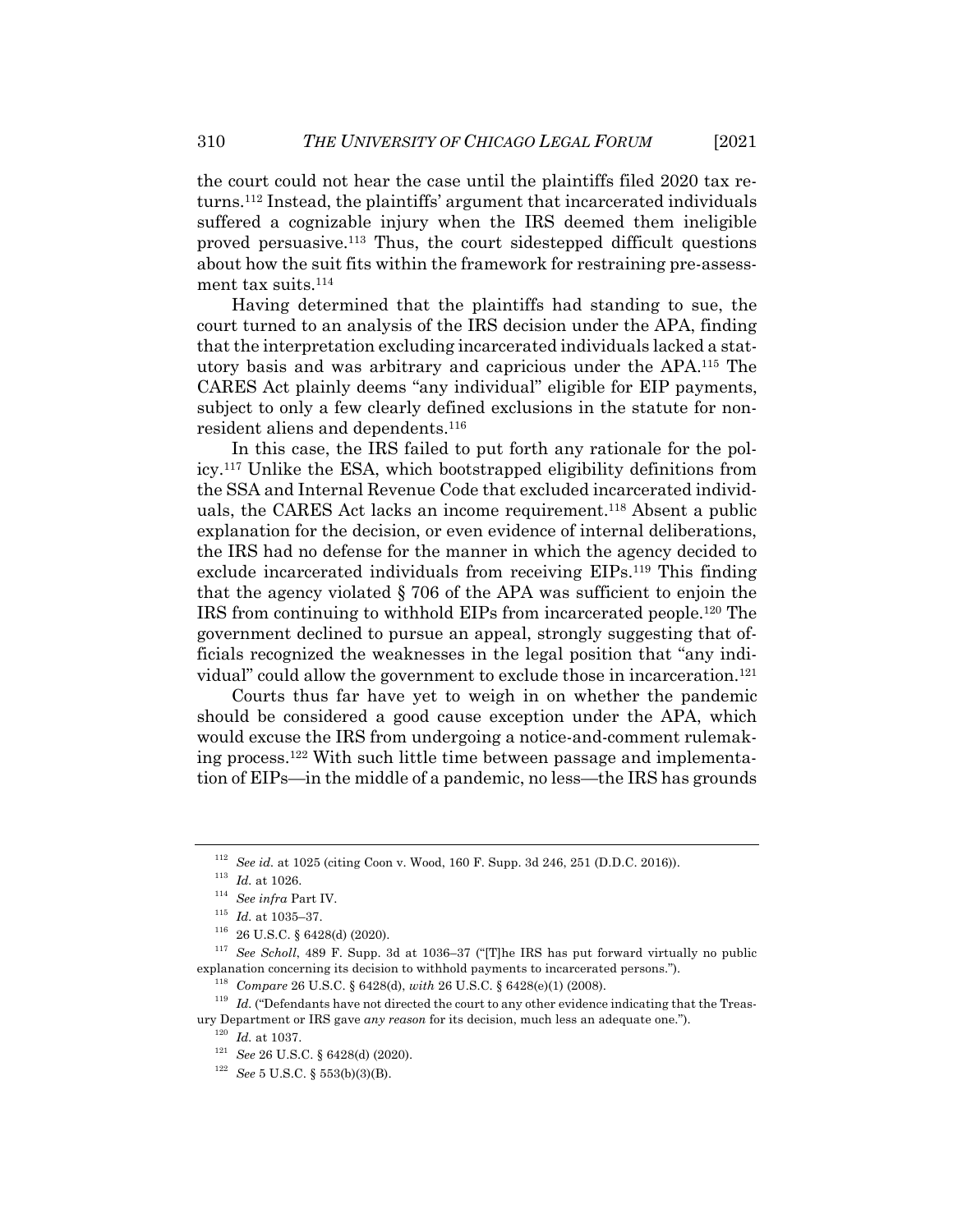to argue that notice-and-comment rulemaking is impracticable under the circumstances.123

Incarcerated people also brought at least two other cases seeking an injunction requiring the distribution of EIPs. In *Galvan v. Mnuchin*,124 the court denied a motion from the *Scholl* parties to intervene and stay the proceedings pending the outcome of the *Scholl* case.125 The court reasoned that the Scholl plaintiffs' motion to intervene—and accompanying motion to stay—was a clear attempt to delay the *Galvan* proceedings.126 However, as the *Scholl* case progressed more quickly, the *Galvan* court never reached the merits and a stay was issued.127 The other case, *Warfield v. Mnuchin*, <sup>128</sup> was brought by a pro se litigant.129 Consequently, the court denied class certification on adequacy of counsel grounds.<sup>130</sup>

The plaintiffs' victory in *Scholl* is quite remarkable, for it is rare for taxpayers to successfully bring a class action suit to recover unlawfully withheld tax credits. For a long time, the conventional wisdom held that successfully bringing class action tax refund litigation was a near-impossibility.131 Plaintiffs rarely have sufficient commonality of fact and law such that each member of the class can precisely identify the amount of the refund, and there are often other tax claims during the period that can complicate certification of the class.132 It seems that

<sup>&</sup>lt;sup>123</sup> *Id.* This builds on a line of thinking that limited judicial review of executive action is "unavoidable" during emergencies such as national security crises. *See* Adrian Vermeule, *Our Schmittian Administrative Law*, 122 HARV. L. REV. 1095, 1097, 1106–07 (2009) (arguing that the good cause exception to APA rulemaking creates inevitable gaps in administrative law, resulting in "law-free zones and sham review"). *But see* Kathryn E. Kovacs, *Rules About Rulemaking and the Rise of the Unitary Executive*, 70 ADMIN. L. REV. 515, 545–46 (2018) (cautioning that administrative law jurisprudence undermines democratic legitimacy and should be replaced through legislative action).

 $124$  No. 20-CV-4511, 2020 WL 5296974 (N.D. Ill. Sept. 4, 2020) (order denying intervention and stay by *Scholl* plaintiffs).

<sup>125</sup> *Id.* at \*3 (denying intervention and stay by *Scholl* plaintiffs). A reciprocal motion filed by the *Galvan* plaintiff in the *Scholl* case was also unsuccessful. *See* Scholl v. Mnuchin, 483 F. Supp. 3d 822, 828 (N.D. Cal. 2020) (granting motion to intervene and denying motion to stay).

<sup>126</sup> *Galvan*, 2020 WL 5296974, at \*3.

<sup>127</sup> *See* Galvan v. Mnuchin, No. 20-CV-4511, 2020 U.S. Dist LEXIS 248711 (N.D. Ill. Oct. 15, 2020) (order denying class certification); *see also id.* at \*3–4 (recognizing *Scholl*'s progression).

<sup>128</sup> No. 20-CV-04121, 2020 WL 5849716 (D.S.D. Oct. 1, 2020) (order denying motion for class certification).

 $^{129}$   $\,$   $\!Id.$  at \*2.

<sup>130</sup> *Id.*

<sup>131</sup> *See* GERALD A. KAFKA & RITA A. CAVANAGH, LITIGATION OF FEDERAL CIVIL TAX CONTROVERSIES ¶ 15.02[4] (2d ed. 2016) ("[N]o court has allowed a federal tax refund action to be maintained as a class action. Instead, tax refund actions have been found to be particularly illsuited for certification as class actions.").

<sup>132</sup> *Id.*; *see also* Sorenson v. Sec'y of the Treasury, 475 U.S. 851, 863–65 (1986) (certifying a class of low-income parents whose earned income tax credits were intercepted but denying the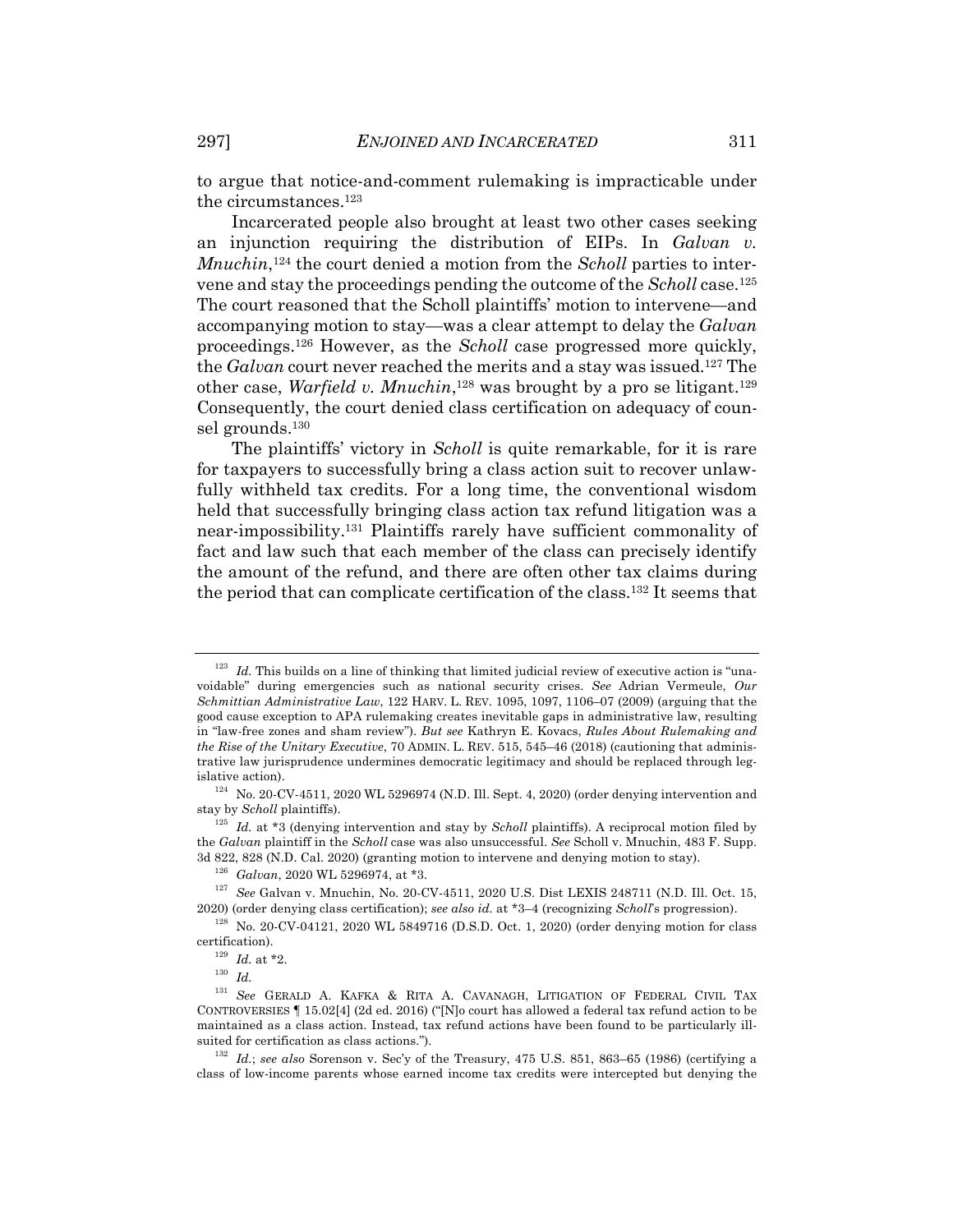only one successful class action suit to recover tax credits unlawfully withheld by the federal government has succeeded.<sup>133</sup>

### IV. TAX INJUNCTION BARS TO ECONOMIC RELIEF DURING ECONOMIC **EMERGENCIES**

This controversy raises important questions about the AIA and related statutes that govern the process for seeking relief from the IRS. The immediate nature of EIPs confounds the typical analysis over the AIA and perhaps justifies a clear exception to the AIA's bar on pre-assessment injunctions. Introducing additional exceptions to the AIA, however, might be too favorable to certain taxpayers and weaken annual accounting principles. This section will argue that the current AIA doctrine is no longer sufficient for a tax system where significant economic and social policy programs are embedded in the tax code. Where Congress passes legislation funneling immediate economic benefits through the tax code, it should exempt claims for relief under those provisions from the AIA.

#### A. Toward a New AIA Exception for Emergency Stimulus

Tax law should recognize that the AIA creates a significant timing mismatch for recipients of economic stimulus based in the tax code. Taxpayers eligible for relief but denied benefits are stranded under the AIA until the tax is collected, defeating the emergency policy's entire purpose.134 The dispute over the eligibility of incarcerated individuals for payments under the CARES Act illustrates the need for doctrinal flexibility. Otherwise, AIA procedural requirements could delay future attempts at economic relief through the tax code, leaving vulnerable populations stranded in a time of need.

There are two possible remedies to address situations where (1) relief is urgently needed, (2) the IRS dubiously withholds the intended stimulus measure, and yet (3) litigation is constrained by the AIA. First, Congress could exempt future economic relief programs for low-income

class a refund); Appoloni v. United States, 450 F.3d 185, 187–88 (6th Cir. 2006) (affirming certification of retired teachers seeking tax refund, but holding that tax was lawfully withheld as employment tax).

<sup>133</sup> *See* Simpao v. Guam, No. 04-CV-49, 2005 WL 6777659 (D. Guam 2005) (order granting partial summary judgment). In *Simpao*, the district court certified a class of plaintiffs living in Guam that were eligible to receive earned-income credits but were denied payment of the credit due after years of intra-governmental confusion over whether certain residents of Guam were eligible for the credit. Having certified the class, the court ruled that the class was eligible for a refund because the filing of an income tax return satisfied administrative requirements for bringing a refund suit under § 7422(a).

<sup>134</sup> *See* 26 U.S.C. § 7421.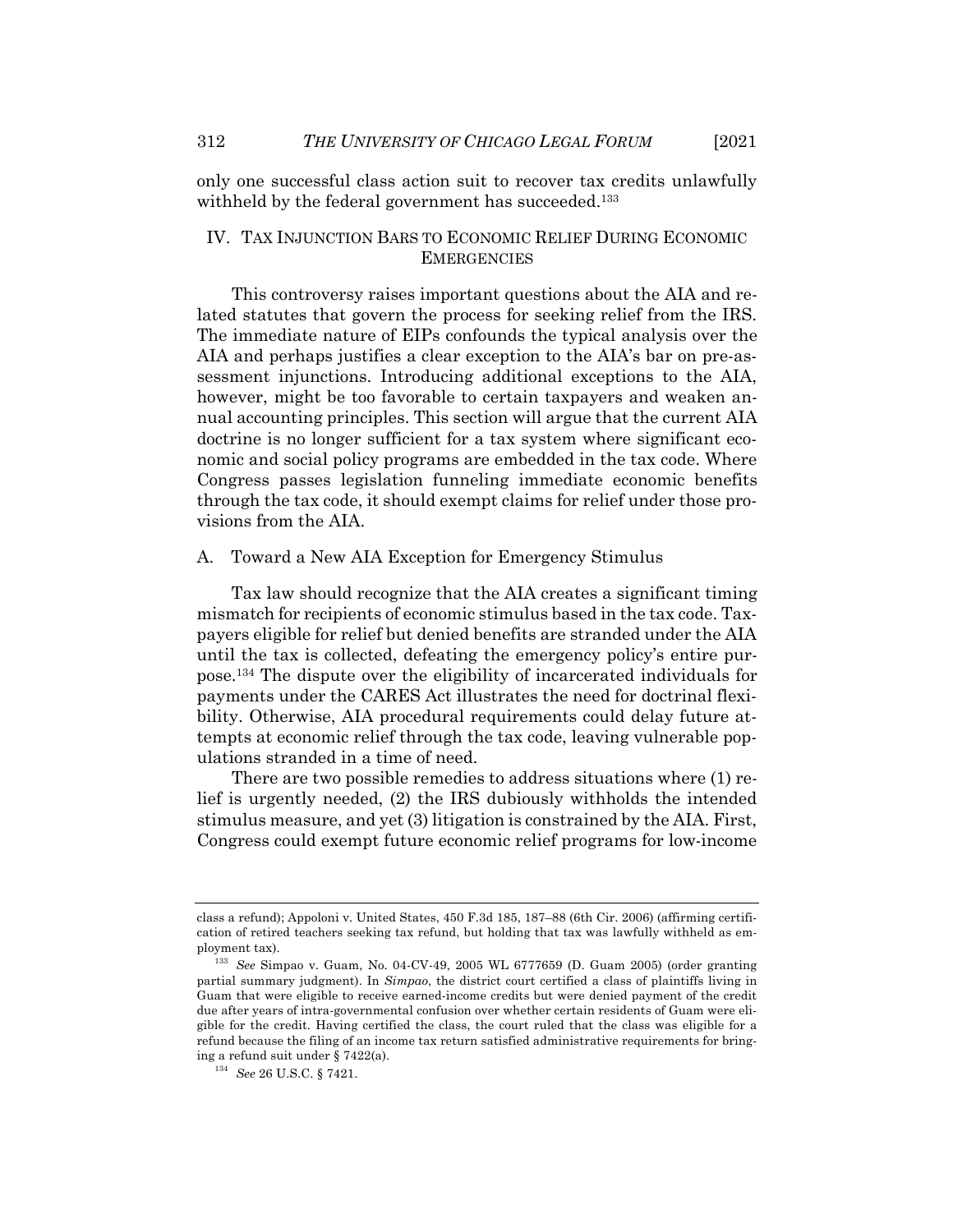taxpayers from the AIA's ban on pre-assessment litigation.135 Alternatively, courts could enlarge the *Williams Packing* irreparable injury exception to include circumstances such as those facing incarcerated individuals in *Scholl*. 136

The CARES Act did not go far enough to exempt the EIPs from the AIA ban on pre-assessment litigation, but the statute offers a roadmap in how to do so in the future. Going forward, acts providing economic relief through the tax code could exempt the provisions from the AIA and allow for an administrative or legal right of action to challenge IRS eligibility determinations.

The statutory construction of the EIPs under the CARES Act presents a plausible route to avoiding the pre-assessment ban on tax litigation. The statute credits each taxpayer as having made an overpayment equal to the amount of the refund for tax year 2019.137 It reads: "[E]ach [eligible] individual . . . for such individual's first taxable year beginning in 2019 shall be treated as having made a payment against the tax  $\dots$  in an amount equal to the advance refund amount  $\dots$ ."<sup>138</sup> One could read this provision as the IRS levying an assessment retroactively against the 2019 tax year. This seems to present an appealing legal fiction in which the Act amounted to an overpayment on every individual's return, leaving the IRS to calculate and distribute refunds.139 Then, taxpayers could bring § 7422 refund claims alleging that EIPs were wrongfully withheld because the tax had already been assessed through legislative fiat.<sup>140</sup>

Others might argue this outcome defies common logic. The Act plainly applies the credit toward a taxpayer's 2020 return, and the 2020 tax year had not closed at the time the *Scholl* plaintiffs brought the suit.141 It then follows that the *Scholl* case operates as an attempt to bar the assessment or collection of a tax, which is barred by the AIA, because it seeks to deliver a tax credit for a year that has yet to close. The *Scholl* court never reached the merits of this question, instead holding that the claim was sufficiently ripe for judicial review because the plaintiffs suffered an economic injury by not receiving an EIP.142 By

 $^{135}\,$  There already are a limited number of exceptions permitting pre-assessment litigation under the AIA. *See* 26 U.S.C. § 7421(a).

<sup>136</sup> *See* Enochs v. Williams Packing & Navigation Co., 370 U.S. 1, 2 (1962).

 $^{137}$  26 U.S.C. § 6428(f)(1) (2020).

<sup>138</sup> *Id.*

<sup>139</sup> *Id.*

<sup>140</sup> *See* 26 U.S.C. § 7422.

<sup>&</sup>lt;sup>141</sup> 26 U.S.C. § 6428(a) (2020) ("[T]here shall be allowed as a credit . . . for the first taxable year beginning in  $2020...$ ....").

<sup>142</sup> *See* Scholl v. Mnuchin, 494 F. Supp. 3d 661, 677–78 (N.D. Cal. 2020).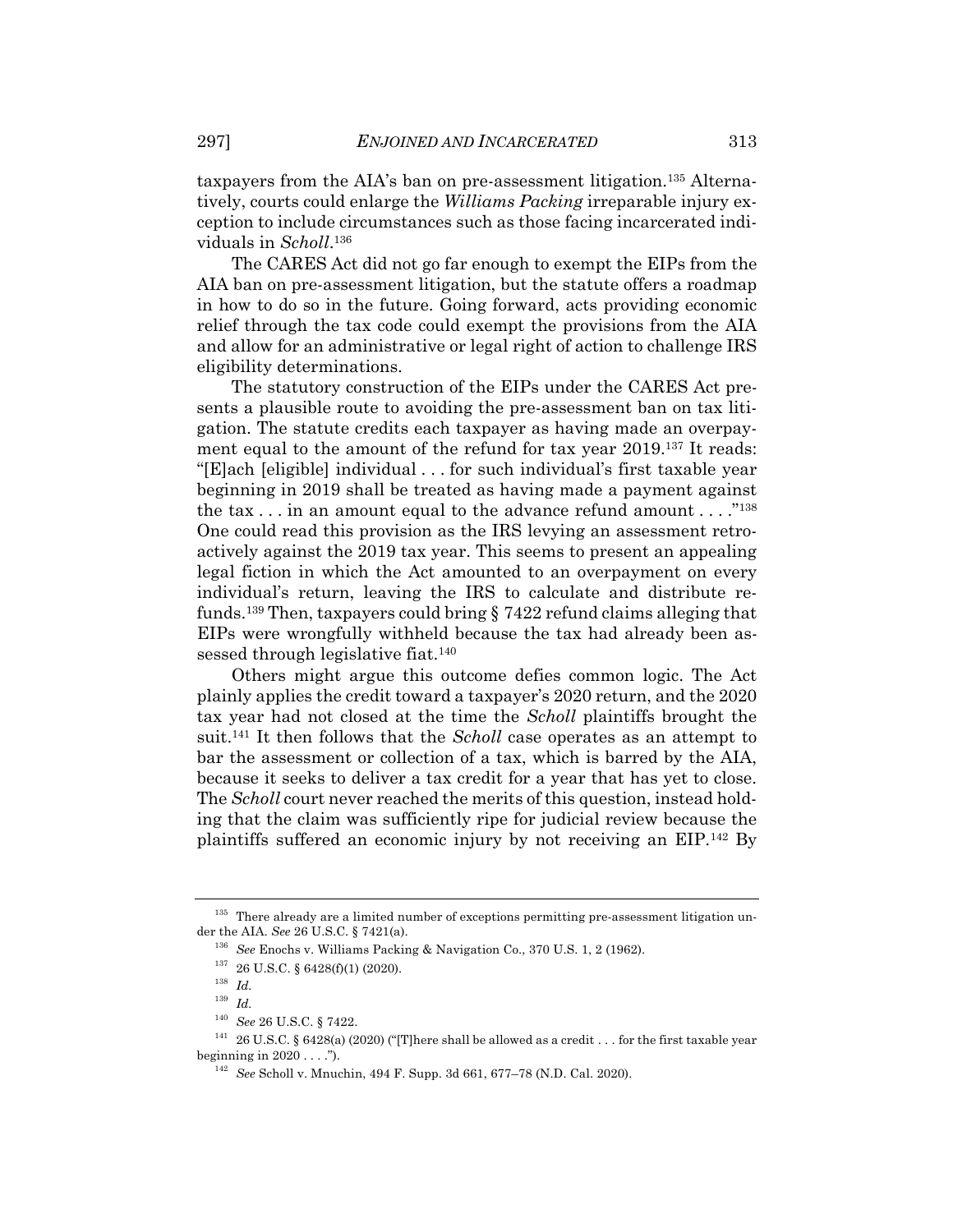avoiding this difficult question about bars to tax injunctions, this outcome does little to clarify the appropriate timing to bring a tax suit where a refund has been denied. A ruling on this question would have improved tax doctrine for low-income taxpayers seeking review of an eligibility determination.

In addition, because the AIA passed long before the creation of the modern tax system—it predates the federal income tax, for example some argue it cannot adequately address the complexity of contemporary taxation.143 In particular, the AIA arrived long before Congress inserted large, substantive programs into the Internal Revenue Code that operate outside of the tax code's more typical annual accounting structure.144 Making matters worse, little is known about Congress's intentions regarding the AIA at time of passage is known.145 "The [AIA] apparently has no recorded legislative history."146

The increasing complexity of the tax code—and the use of the IRS as a delivery vehicle for economic assistance—makes the AIA increasingly untenable. Professors Kristin Hickman and Gerald Kerska propose a narrow exception to the AIA for challenges to regulations and other policy guidance from the IRS, apart from individual filers challenging an assessment.<sup>147</sup> At the time of the AIA's passage, suits against tax collection agencies would only arise out of the particular circumstances of the taxpayer, who typically sought to contest or avoid payment of a tax.148 The *Scholl* suit and other suits brought by low-income taxpayers challenging policy or administrative determinations by the IRS could proceed under this framework because they challenge IRS policy. It would be critical to keep exceptions to the AIA narrow to balance between the IRS's tax collection needs and the ability of taxpayers to challenge unlawful regulation.149

Alternatively, courts could enlarge the "irreparable injury" exception to the AIA to include situations where low-income taxpayers are

<sup>143</sup> *See* Kristin E. Hickman & Gerald Kerska, *Restoring the Lost Anti-Injunction Act*, 103 VA. L. REV. 1683, 1687 (2017) ("[C]ontemporary debates regarding the AIA's meaning fail to recognize that the AIA is not a modern congressional enactment but rather dates back to the Civil War era long before the adoption of the modern income tax or the APA, and even before the emergence of the modern regulatory state.").

<sup>144</sup> *See* Daniel J. Hemel, *The Living Anti-Injunction Act*, 104 VA. L. REV. ONLINE 74, 82–83 (2018).

<sup>145</sup> *See* Bob Jones Univ. v. Simon, 416 U.S. 725, 736 (1974).

<sup>146</sup> *Id.*

<sup>147</sup> *See* Hickman & Kerska, *supra* note 143, at 1754–56.

 $^{148}\,$   $Id.\,$  at 1754.

<sup>149</sup> *See* Hemel, *supra* note 144, at 86 ("To whittle down the AIA without simultaneously bolstering the IRS's defenses would be to expose the tax authority to an onslaught that could overwhelm it.").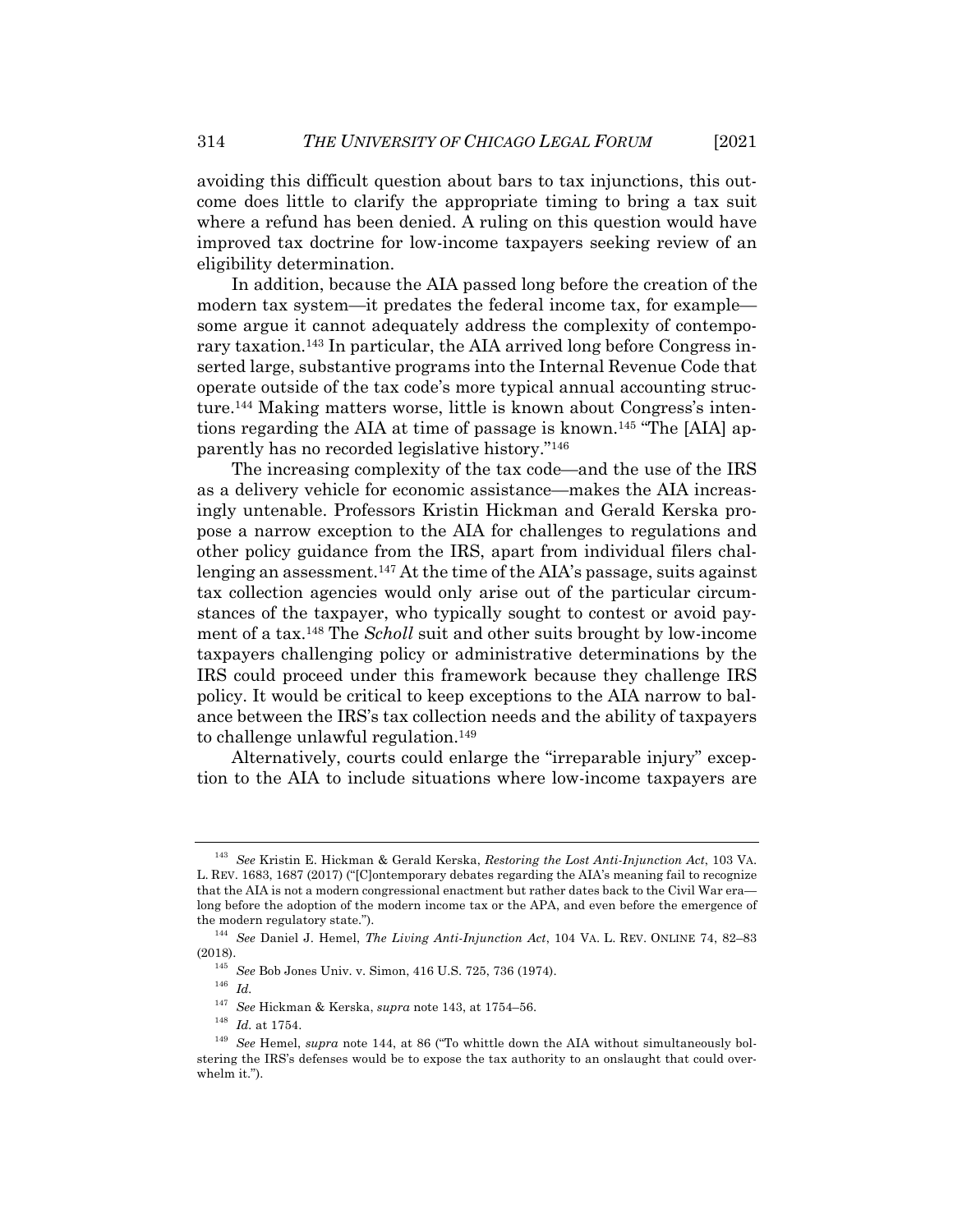withheld a tax benefit. As announced in *Williams Packing*, the exception would be a sufficient foothold for incarcerated individuals to reclaim EIPs.150 The argument goes that incarcerated individuals are irreparably injured by a failure to distribute checks as rapidly as possible—a pandemic can only last so long—and so the only remedy is litigation.

But by the time incarcerated people file 2020 tax returns and the IRS refuses to issue the EIP, it may be far too late to recover under the AIA such that incarcerated individuals might use the funds to cope with the COVID-19 emergency. The irreparable injury exception could be expanded to cover not only incarcerated individuals, but also any taxpayer denied tax benefits intended to offer financial relief, such as the Earned Income Credit. This may result in an effective scheme that achieves justice for individuals and does not overburden the IRS's tax collection efforts.

#### B. Conserving Budgetary and Administrative Resources

Critics might argue that creating additional exceptions where the AIA would otherwise apply might strain IRS resources and clog already congested court dockets. The IRS is already underfunded, and adding additional administrative remedies might result in further tax evasion.151 This criticism is misplaced, however, because the exception is narrow, and the exception may result in a positive-sum outcome for the taxpayers, the IRS, and the courts.

This dispute over EIPs inverts the typical arguments for and against granting an AIA exception to a taxpayer seeking an injunction. In a typical AIA case, the taxpayer argues for an exception to the AIA permitting a pre-assessment injunction because the entity seeks to avoid payment of a tax.152 These typical cases thus pit a relatively unsympathetic taxpayer—typically a corporate entity pushing the boundaries of accepted tax practice—against the IRS defending its mission to raise revenue and ensure the continued operation of the federal government. The typical taxpayer agitates for an exception, and the IRS points

<sup>150</sup> *See* Enochs v. Williams Packing & Navigation Co., 370 U.S. 1, 7 (1962).

<sup>151</sup> *See* Chye-Ching Huang, *Depletion of IRS Enforcement Is Undermining the Tax Code*, CTR. ON BUDGET & POL'Y PRIORITIES (Feb. 11, 2020), https://www.cbpp.org/research/federal-tax/depletion-of-irs-enforcement-is-undermining-the-tax-code [https://perma.cc/98EC-WZKT] (stating that IRS funding has been reduced by 21 percent since 2010); Paul Kiel & Jesse Eisinger, *How the IRS Was Gutted*, PROPUBLICA (Dec. 11, 2018), https://www.propublica.org/article/how-the-irs-was-gutted [https://perma.cc/9YEF-QM6J] (reporting a 42 percent decrease in the annual audit rate between 2010 and 2017).

<sup>152</sup> *E.g.*, CIC Servs., LLC v. IRS, 925 F.3d 247, 258 (6th Cir. 2019), *rev'd and remanded*, 141 S. Ct. 1582 (2021).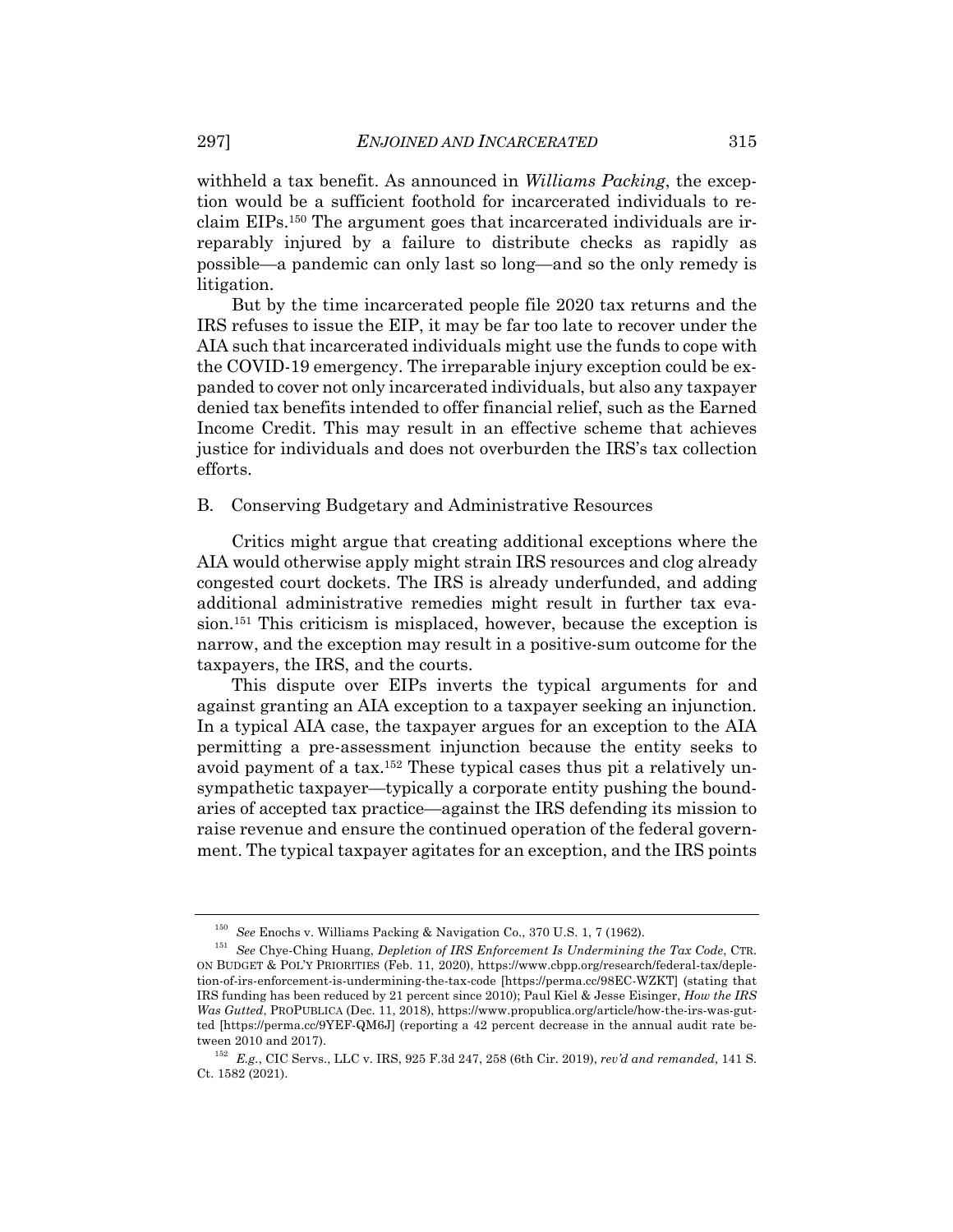out that the taxpayer can comply with the disputed assessment, pay its taxes, and then sue for a refund.

Here, the immediate nature of the EIPs scrambles these typical AIA battle lines. Instead of well-off individuals or corporate entities seeking to avoid tax payment, this controversy concerns incarcerated individuals at society's margins seeking a tax benefit. In addition, there is a mismatch between the timing of the distribution and when those individuals wrongfully denied payments could seek relief. As the plaintiffs argued in *Scholl*, waiting for the end of the tax year to bring a refund suit is an inadequate remedy.153 By the time plaintiffs exhaust all administrative remedies, the purpose of delivering immediate payments will be defeated.154 If a future crisis tidily resolves itself in less than a year—unlike the COVID-19 pandemic—federal relief from the tax code may be too slow to arrive.

This mismatch between the immediacy of the intended relief and the delay in challenging IRS eligibility determinations in court creates a significant bottleneck for taxpayers under the AIA. Were the *Scholl* plaintiffs to pursue a § 7422 refund claim, they each would have had to file individual returns before April 2021 for the 2020 tax year claiming a refund for the EIP owed. If the IRS denied the refund, only *then* could the taxpayer file a refund claim. This process is incredibly time-consuming for the typical low-income taxpayer and would result in significant delays in receiving the intended economic relief.155

On the other hand, procedural changes to tax law have practical consequences for agency budgets and taxpayers. Faster claims add to the administrative caseload and might result in payouts exceeding agency budgets.156 Changes to the AIA might increase the number of refund claims filed against the IRS, which trades off against the agency's ability to successfully detect and pursue revenue-generating enforcement claims.157 Over time, this may have the effect of stretching the agency budget, and creating a positive feedback loop: lax enforcement begets increased evasion, further lowering revenue and thus lowering resources available for enforcement.

<sup>153</sup> *See* Scholl v. Mnuchin, 494 F. Supp. 3d 661, 677 (2020).

<sup>154</sup> *Id.*

<sup>155</sup> *See* NAT'L TAXPAYER ADVOC., 2020 ANN. REP. TO CONG.: EXEC. SUMMARY–PREFACE & HIGHLIGHTS 41, https://www.taxpayeradvocate.irs.gov/wp-content/uploads/2021/01 /ARC20\_ExecSummary.pdf [https://perma.cc/RZ6M-RDXH].

<sup>156</sup> *See* Shannon M. Grammel & Joshua C. Macey, *The Costs of Aggregating Administrative Claims*, 70 STAN. L. REV. ONLINE 123, 127 (2018) (demonstrating that the Departments of Labor, Housing and Urban Development, and Veterans Affairs cannot honor all meritorious claims under current budget constraints).

<sup>157</sup> *See generally* Margaret H. Lemos & Max Minzner, *For-Profit Public Enforcement*, 127 HARV. L. REV. 853, 895 (2014).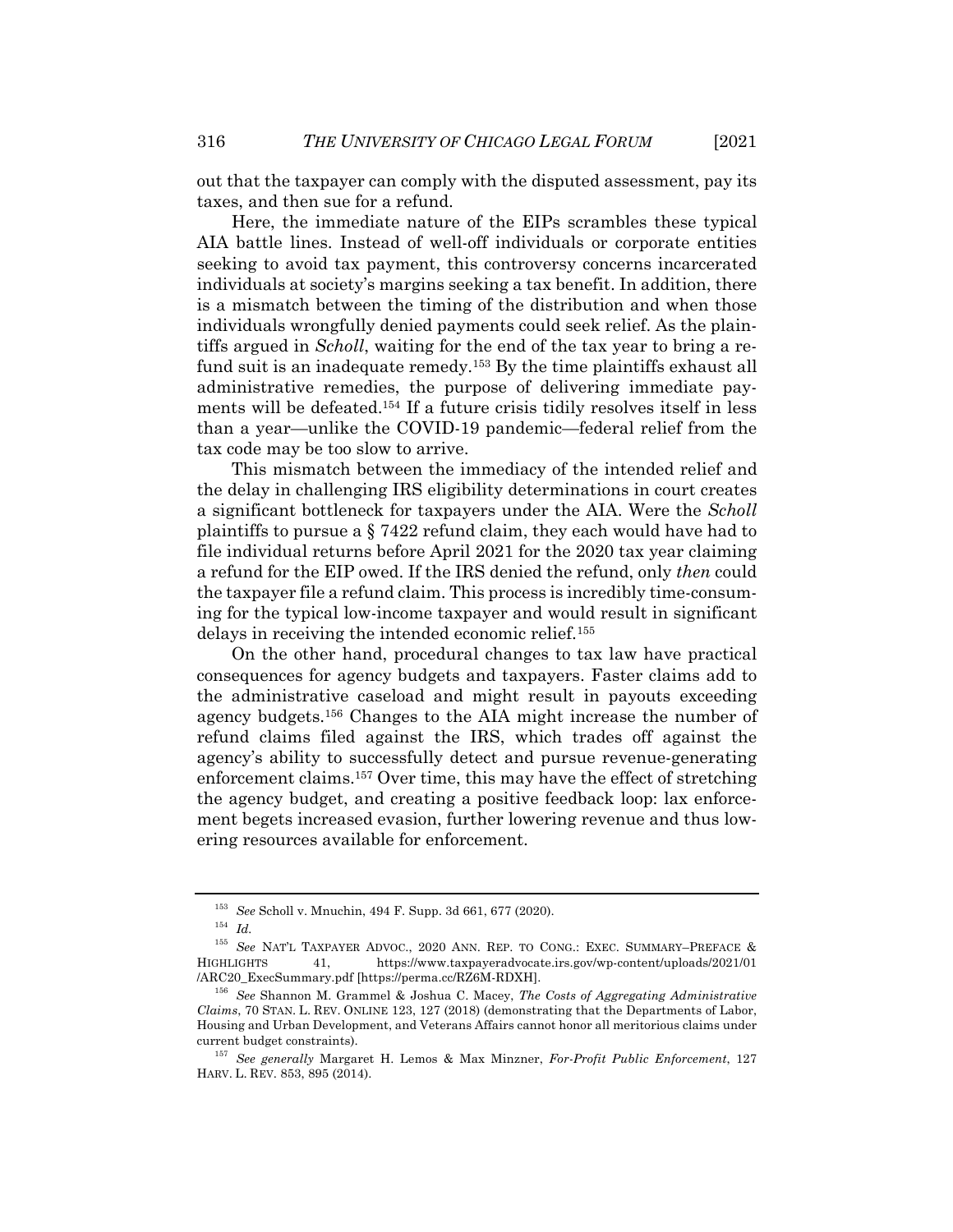Beyond agency budget considerations, these changes to the AIA might also overburden the federal judiciary. Lowering the barrier to filing claims might increase their number, overburdening already high caseloads.158 Administrative claims already occupy a large and growing part of the federal caseload; increasing tax claims would trade off with the speedy resolution of criminal cases, civil disputes, and the like.159 Instead of reducing the lag time in receiving benefits through the tax code, low-income taxpayers might wait even longer if courts take longer to resolve disputes and the IRS is stretched to its limits.

Yet counterintuitively, relaxing requirements for taxpayers seeking economic relief could *reduce* administrative delays through case aggregation and clear implementation of deadlines. In the environmental law context, Professor Luis Inaraja Vera argues persuasively that delayed review of administrative actions often leads to no review, and immediate review does not impede the agency's enforcement obligations.160 In a sense, the *Scholl* class action is a model for quickly resolving eligibility disputes because the class action was more effective than a series of cases brought by litigants around the country. Aggregating cases would require less time from administrative and Article III judges, conserve agency budgets by requiring fewer cases to litigate, and bring about the speedier resolution of issues like eligibility for tax benefits.161 While some might chafe at bringing additional administrative disputes into courts, aggressive timelines for resolving administration of benefits would empower the IRS and other agencies by returning key decisions over implementation into the hands of the agency, not the courts.162 In sum, a looser AIA regime combined with sensible techniques to reduce administrative caseload congestion would result in positive-sum outcomes for low-income taxpayers, agencies, and the courts.

<sup>158</sup> *See* Diarmuid F. O'Scannlain, *Striking a Devil's Bargain: The Federal Courts and Expanding Caseloads in the Twenty-First Century*, 13 LEWIS & CLARK L. REV. 473, 477–78 (2009) (reporting a sharp increase in caseloads in the Ninth Circuit); Cara Bayles, *Crisis to Catastrophe: As Judicial Ranks Stagnate, "Desperation" Hits the Bench*, LAW360 (Mar. 19, 2019), https://www.law360.com/articles/1140100/as-judicial-ranks-stagnate-desperation-hits-the-bench [https://perma.cc/F528-TX99] (reporting a 38 percent increase in federal cases between 1990 and 2019, yet only a 4 percent increase in federal judges nationwide).

<sup>159</sup> *See, e.g.*, O'Scannlain, *supra* note 158, at 477.

<sup>160</sup> Luis Inaraja Vera, *Delayed Judicial Review of Agency Action*, 56 HARV. J. ON LEGIS. 199, 206–07 (2019).

<sup>161</sup> *See* Grammel & Macey, *supra* note 156, at 125.

<sup>162</sup> *See* James D. Ridgway, *Equitable Power in the Time of Budget Austerity: The Problem of Judicial Remedies for Unconstitutional Delays in Claims Processing by Federal Agencies*, 64 ADMIN. L. REV. 57, 62 (2012).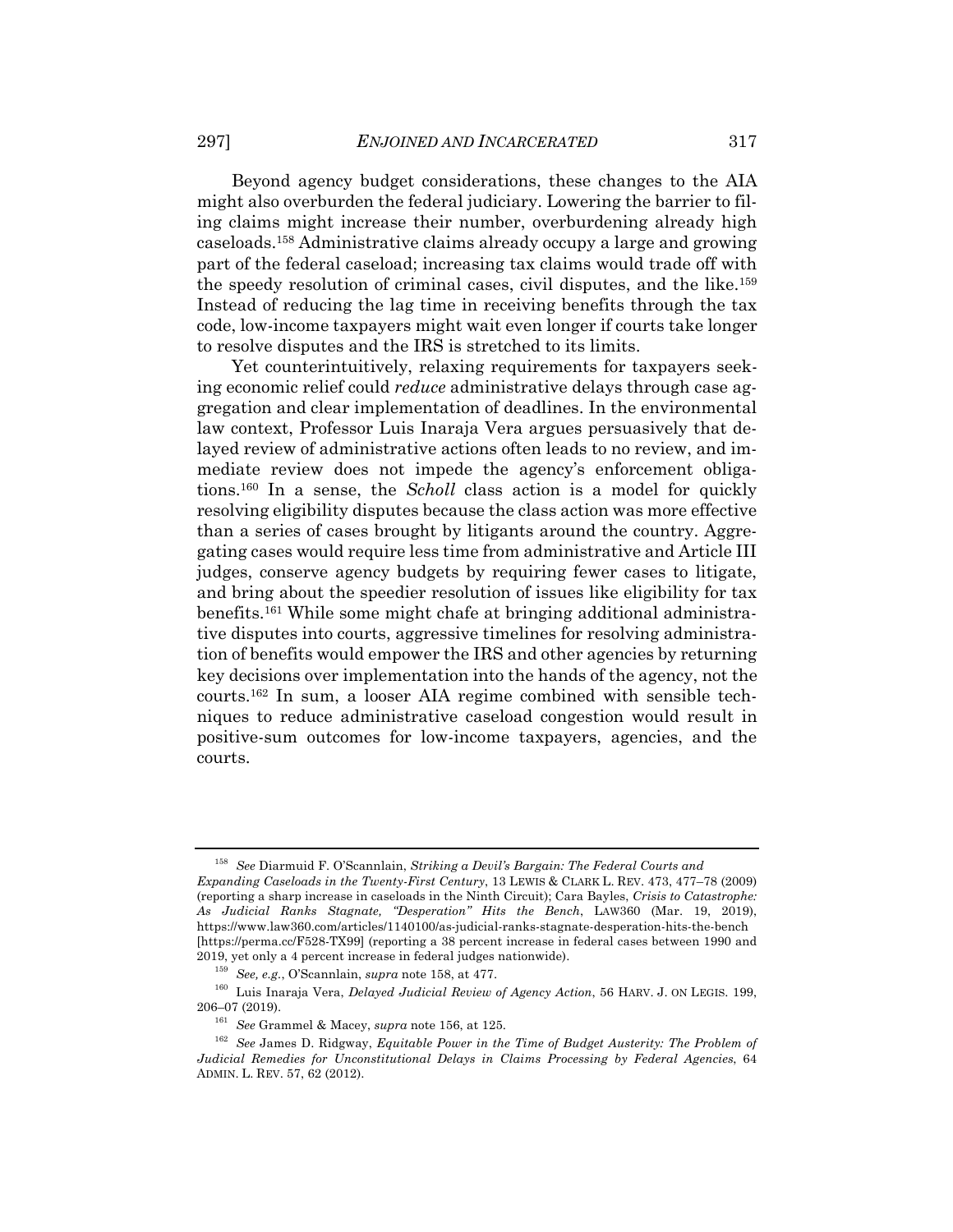#### V. PAY INCARCERATED INDIVIDUALS DURING A PANDEMIC

Resolving bars to pre-assessment suits for low-income taxpayers seeking economic relief is a necessary but not sufficient corrective. One should interrogate whether the tax code arbitrarily punishes low-income and minority taxpayers in general, and incarcerated individuals in particular.163 This Part will examine the impact of the CARES Act as a near-universal economic program. First, the severe economic and health hazards of pandemics outweigh policy arguments for excluding incarcerated people from receiving EIPs. Second, the CARES Act litigation sheds light on the difficulties individuals face navigating the tax system during and after incarceration. The tax code should not serve a punitive purpose for former incarcerated individuals upon reentry, given the other punitive elements of the criminal justice system.

#### A. Incarcerated Individuals Should Be Eligible For EIPs

The dispute over the EIP eligibility of incarcerated individuals highlights the unfavorable treatment of incarcerated individuals by the IRS. At no point did the government argue any legal justification for withholding EIPs from incarcerated individuals. Few, if any, initial analyses of the IRS decision to exclude incarcerated individuals from receiving EIPs raised arguments in favor of the policy.164 Even a rightof-center policy analysis acknowledged the lack of legal authority for the position that incarcerated individuals were excluded from the payments.165

Just as compensating incarcerated individuals a fair wage for their labor has a positive economic effect and little to no negative impact, so too might universal stimulus.166 For example, one economics study shows that "even a return of prison labor to the free market would have little employment impact on free laborers."167 Just as the national econ-

<sup>&</sup>lt;sup>163</sup> See generally DOROTHY A. BROWN, THE WHITENESS OF WEALTH: HOW THE TAX SYSTEM IMPOVERISHES BLACK AMERICANS—AND HOW WE CAN FIX IT (2021).

<sup>164</sup> *See* Viard, *supra* note 17.

<sup>165</sup> Alan D. Viard, *The IRS Abandons Its Lawless Effort to Deny Rebate Payments to Prisoners*, AM. ENTER. INST. (Jan. 7, 2021), https://www.aei.org/economics/the-irs-abandons-its-lawless-effort-to-deny-rebate-payments-to-prisoners/ [https://perma.cc/KCH2-BK9L] ("Although Americans may disagree about whether prisoners should receive rebate payments, we should all agree that the IRS must follow the laws passed by our elected representatives in Congress.").

<sup>&</sup>lt;sup>166</sup> Indeed, one initial economic study of the COVID-19 EIPs suggests that the checks successfully provided economic relief to families in need and provided much-needed stimulus to the flagging economy. *See* CLAUDIA SAHM, JAIN FAMILY INST., THEY WORKED: THE EFFECTS OF \$1,400 STIMULUS CHECKS ON FAMILIES AND ON THE ECONOMY 3 (Jul. 2021), https://www.jainfamilyinstitute.org/assets/1400stimuluscheckssahm\_july2021.pdf [https://perma.cc/Z2NZ-FKYQ].

<sup>167</sup> Frederick W. Derrick et al., *Prison Labor Effects on the Unskilled Labor Market*, 48 AM.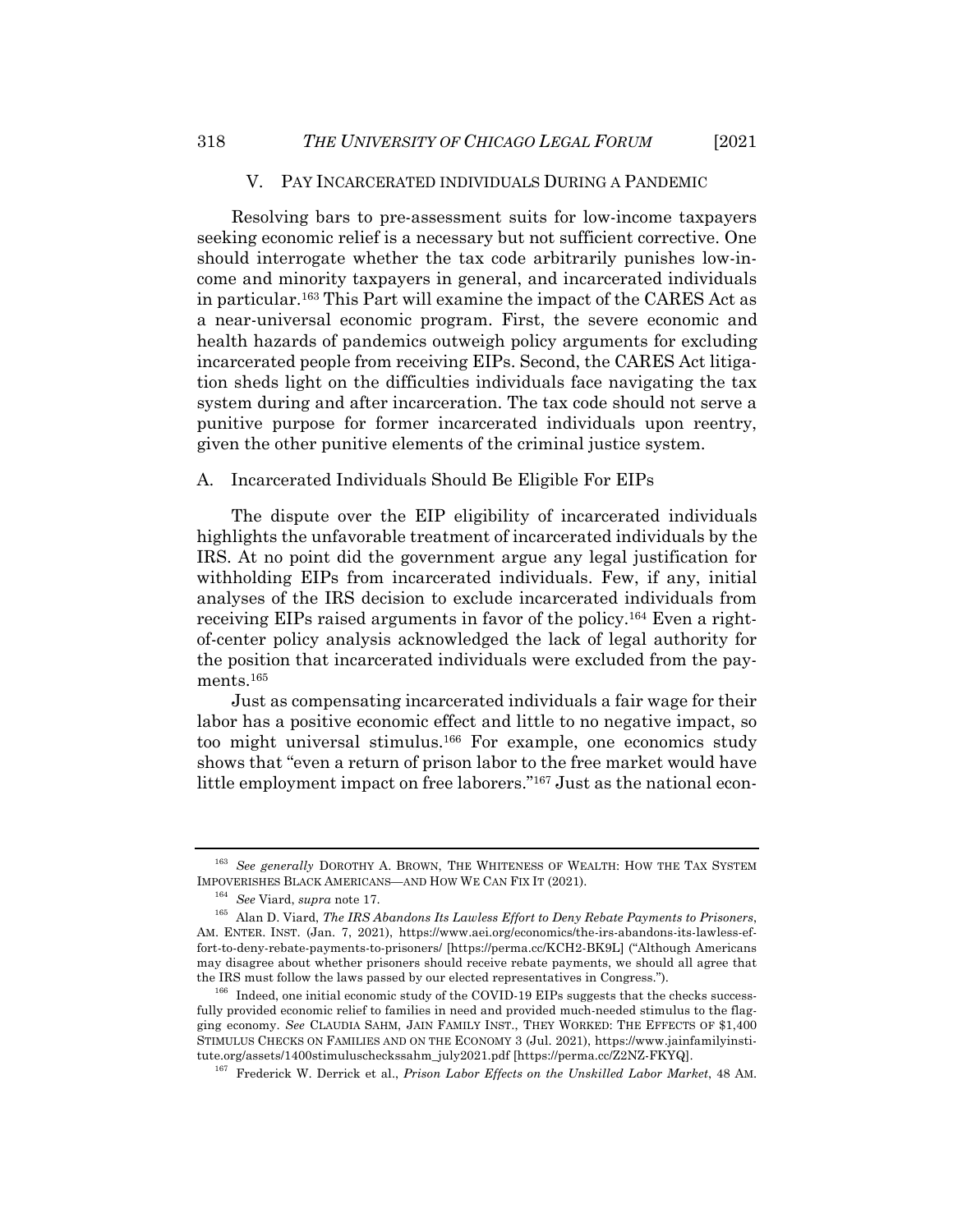omy can absorb increases in immigration without crowding out the domestic labor force, so, too, could the economy accommodate incarcerated people paid at fair wages.168 The negative economic effects of incarceration, however, last well beyond an inmate's time in a correctional facility. Another study estimates that the loss of economic output associated with ex-offenders amounts to approximately \$60 billion annually as a result of post-incarceration barriers to employment.169

Still, critics may argue that there is a significant difference between compensating incarcerated individuals fairly for their labor and sending checks during a pandemic. Prison labor programs such as apprenticeships, for example, reduce recidivism and lower barriers to employment post-conviction.170 By contrast, some could argue that a nostrings-attached tax credit comes with no other positive externalities to society such as reduced recidivism or incentivizing work. It follows, then, that sending EIPs to incarcerated individuals undermines the deterrent and punitive purposes of incarceration. Instead of directing payments to individuals in incarceration, the nation's fiscal resources might be better used to support other economic relief programs in the CARES Act like small business loans, unemployment insurance, and supplies for medical workers.

This line of thinking, however, discounts the economic strain faced by incarcerated individuals and their family. Incarceration imposes enormous costs on incarcerated people and their families, particularly during a pandemic. During a family member's incarceration, families often pay fees such as communications costs—often the only way to contact incarcerated individuals during the pandemic<sup>171</sup>—and replenishing incarcerated individuals' commissary accounts.172 Over time, lost wages from incarceration and reentry have a demonstrated impact on asset ownership for incarcerated individuals and their families.173 One study

ECONOMIST 74, 79 (2004).

<sup>168</sup> *See id.*

<sup>169</sup> *See* JOHN SCHMITT & KRIS WARNER, CTR. FOR ECON. & POL'Y RSCH., EX-OFFENDERS AND THE LABOR MARKET 1 (2010), https://www.cepr.net/documents/publications/ex-offenders-2010-11.pdf [https://perma.cc/4R68-KNZS].

<sup>170</sup> *See* LOIS M. DAVIS ET AL., RAND CORP., EVALUATING THE EFFECTIVENESS OF CORRECTIONAL EDUCATION: A META-ANALYSIS OF PROGRAMS THAT PROVIDE EDUCATION TO INCARCERATED ADULTS, at xvi (2013), https://www.rand.org/pubs/research\_reports/RR266.html [https://perma.cc/YV7W-EDPK].

<sup>171</sup> Avi Asher-Schapiro, *Locked Up During COVID-19: Costly Phone Calls Strain Families*, REUTERS (Sept. 23, 2020), https://www.reuters.com/article/us-usa-prisons-tech/locked-up-duringcovid-19-costly-phone-calls-strain-families-idUSKCN26E3DQ [https://perma.cc/Y4KT-6WE4].

<sup>172</sup> *See* Nicole Lewis & Beatrix Lockwood, *How Families Cope with the Hidden Costs of Incarceration for the Holidays*, N.Y. TIMES (Dec. 20, 2019), https://www.nytimes.com/2019/12/17/us/incarceration-holidays-family-costs.html [https://perma.cc/VL8P-FJ9Y] (reporting that families spend an estimated \$2.9 billion annually on commissary accounts and phone calls to inmates).

<sup>173</sup> *See* Kristin Turney & Daniel Schneider, *Incarceration and Household Asset Ownership*, 53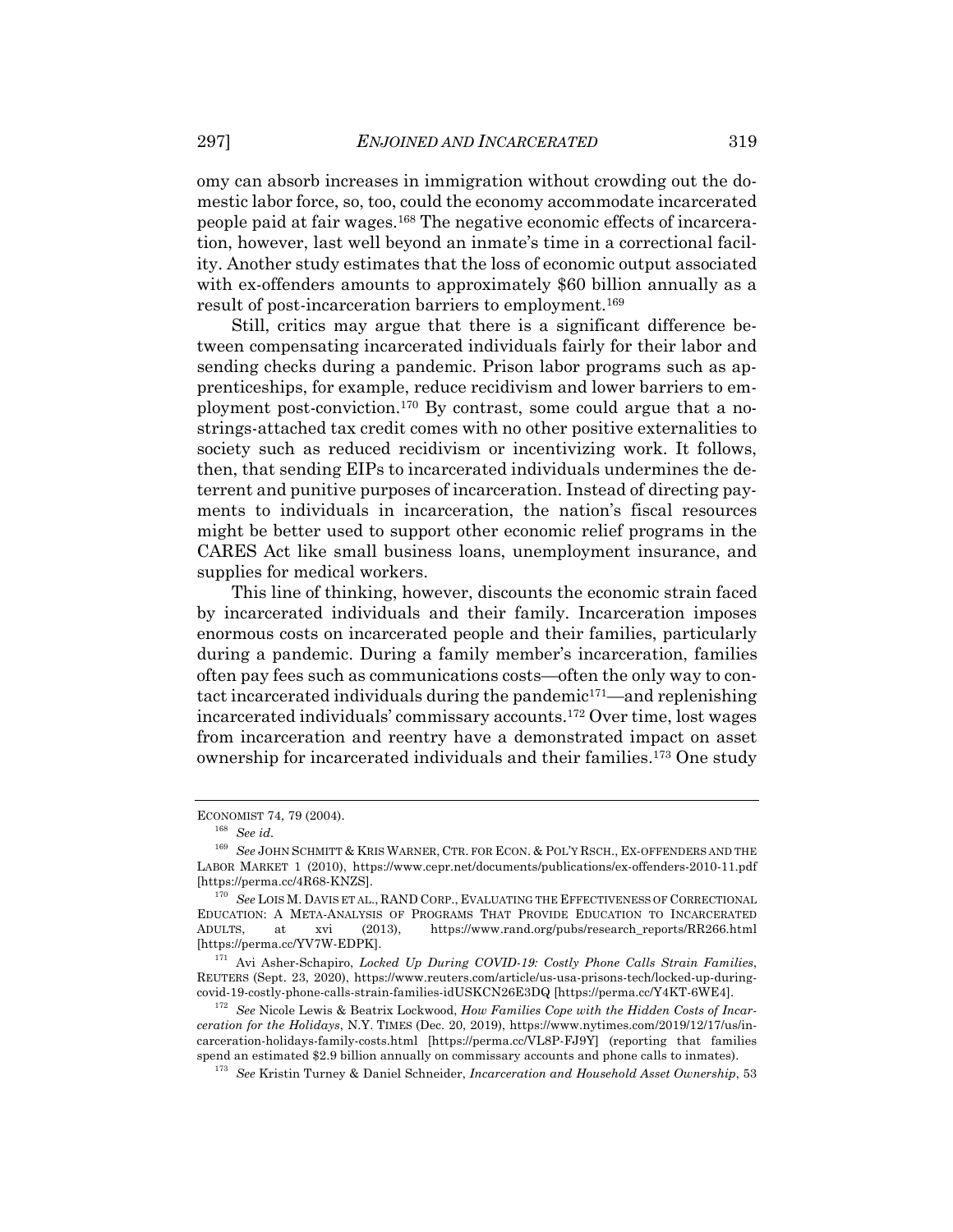even found a decrease in social service participation during and after a family member's incarceration as families lost eligibility or children exited the household.174 Taken together, the economic impact of incarceration justifies sending EIPs to people in incarceration.

Moreover, the COVID-19 pandemic creates particular health risks for incarcerated individuals, who reside in relatively unsanitary and close conditions. Prisons have been COVID-19 hotspots due to the close proximity of inmates, with some states reporting infection rates as high as 40 percent among incarcerated individuals—far higher than the rate of infection among the general population.175 Due to the lack of adequate testing supplies and record-keeping, some think that official statistics may undercount the actual number of infections among those in incarceration.176 While sending EIPs cannot fix unsanitary conditions or reduce the prevalence of COVID-19 in carceral settings, the payments can materially alleviate the financial conditions of incarcerated individuals and their families, and serve as compensation for the higher risk of contracting COVID-19.

## B. Toward a Less Punitive Tax Code for Incarcerated Individuals

This controversy also sheds light on the IRS's unfavorable treatment of incarcerated people. The tax code imposes an additional, often hidden, layer of punishment. So long as a substantial overhaul of the criminal justice system remains a pipe dream, a tax code that takes a less punitive approach to individuals in and exiting incarceration would serve rehabilitative goals.

Here are only a few hurdles embedded in the tax code facing individuals before or after incarceration. Incarcerated people often face difficulties accessing tax preparation materials, and then are denied leniency in filing deadlines.177 Incarcerated individuals do not qualify for

DEMOGRAPHY 2075, 2094–95 (2016) (finding negative associative impacts of incarceration and asset ownership for both incarcerated individuals and their families).

<sup>174</sup> Dana DeHart et al, *The Impact of Incarceration on Families: A Single-Jurisdiction Pilot Study Using Triangulated Administrative Data & Qualitative Interviews*, OFF. OF JUST. PROGRAMS, U.S. DEP'T OF JUST. 9 (Feb. 2017), https://www.ojp.gov/pdffiles1/nij/grants/250657.pdf [https://perma.cc/PU8R-LACK].

<sup>175</sup> *See, e.g.*, *A State-by-State Look at Coronavirus in Prisons*, MARSHALL PROJECT (Dec. 11, 2020), https://www.themarshallproject.org/2020/05/01/a-state-by-state-look-at-coronavirus-inprisons [https://perma.cc/2Y9W-JMMM] (reporting nearly 6,000 COVID-19 cases per 10,000 prisoners in Kansas).

<sup>176</sup> *See* Beth Schwartzapfel et al, *1 in 5 Prisoners in the U.S. Has Had COVID-19*, MARSHALL PROJECT (Dec. 18, 2020), https://www.themarshallproject.org/2020/12/18/1-in-5-prisoners-in-theu-s-has-had-covid-19 [https://perma.cc/THG5-7JQM].

<sup>177</sup> *See* Labato v. Comm'r, 82 T.C.M. (CCH) 579, 580 (2001) ("The mere fact that petitioner was incarcerated at the time his return was due is not reasonable cause . . . for his failure to timely file."); *Stimulus Check: Economic Impact Payment (EIP)*, MO. DEP'T CORR., https://doc.mo.gov/programs/family-friends/stimulus-check [https://perma.cc/89LE-B8CY] (last visited July 20, 2021)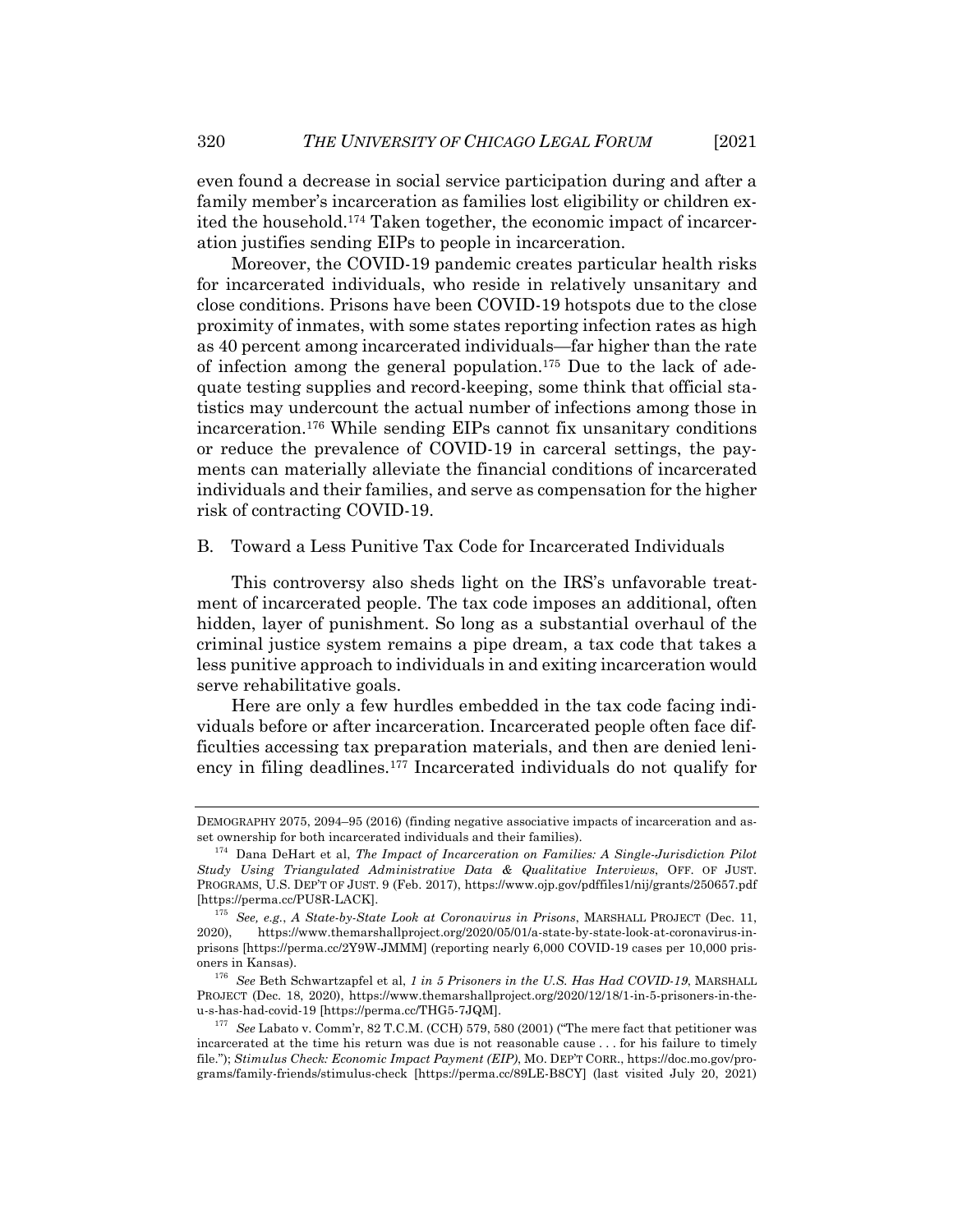the Earned Income Credit, even if they earn wages from businesses during a period of incarceration.178 Family members of incarcerated individuals may not claim them as dependents, even though incarcerated individuals rely on familial financial support during incarceration.179 Additionally, states have upheld surcharges levied on commissary purchases, finding that such levies are constitutionally-permissible taxes.180 Even after individuals exit incarceration, the tax code places sustained financial pressure on them as they seek rehabilitation and a new life.181

After incarceration, significant barriers to financial stability remain, and existing tax programs do little to assist the rehabilitation effort. While an employer-side incentive exists to encourage post-incarceration employment, this targeted provision has had minimal impact. The Work Opportunity Tax Credit (WOTC) offers employers a credit equal to 40 percent of first-year wages for certain qualified employees, including those exiting incarceration.182 However, the WOTC is plagued by low participation rates; one study suggests that fewer than 10 percent of eligible employers take advantage of the credit.183 As a result, there is little long-term economic benefit for participants in the program.184 This finding is consistent with research that tax incentives are insufficient in raising employment rates among individuals after incarceration.185

This pattern of treating incarcerated individuals unfavorably stands in contrast to other instances where the IRS interprets statutory language in the taxpayer's favor. It is altogether unusual for the IRS to construe a statute *unfavorably* to a set of taxpayers. Some scholars have argued that the IRS tends to depart from the plain language of a statute

<sup>180</sup> *See* Starr v. Governor, 802 A.2d 1227, 1228–29 (N.H. 2002); Myrie v. Comm'r, N.J. Dep't of Corr., 267 F.3d 251, 259–61 (3rd Cir. 2001).

<sup>181</sup> *See* Mona Lewandoski, *Barred from Bankruptcy: Recently Incarcerated Debtors In and Outside Bankruptcy*, 34 N.Y.U. REV. L. & SOC. CHANGE 191, 197–200 (2010) (cataloguing taxes, fines, and fees that are typically nondischargeable upon prisoner reentry).

 $182$  26 U.S.C. § 51(a); 26 U.S.C. § 51(d)(1)(C).

<sup>183</sup> Sarah Hamersma, *The Effects of an Employer Subsidy on Employment Outcomes: A Study of the Work Opportunity and Welfare-to-Work Tax Credits*, 27 J. POL'Y ANALYSIS & MGMT. 498, 509 (2008).

 $^{184}$   $\,$   $Id.\;$  at 510.

<sup>(</sup>counseling that "[f]amily members or non-IRS agencies" should not send blank tax forms to incarcerated individuals).

<sup>178</sup> *See* Wilson v. Comm'r, 81 T.C.M. (CCH) 1745, 1748–49 (2001).

<sup>179</sup> *See* Haywood v. Comm'r, 84 T.C.M. (CCH) 442 (2002). In *Haywood*, the petitioner was disallowed from claiming her twenty-one-year-old son as a dependent after he was incarcerated. The court held that petitioner's biweekly transfer of funds to her son while in prison did not qualify as support sufficient to establish dependency.

<sup>185</sup> ADAM LOONEY & NICHOLAS TURNER, BROOKINGS INST., WORK AND OPPORTUNITY BEFORE AND AFTER INCARCERATION 19 (2018), https://www.brookings.edu/wp-content/uploads/2018/03 /es\_20180314\_looneyincarceration\_final.pdf [https://perma.cc/52RV-6WAW].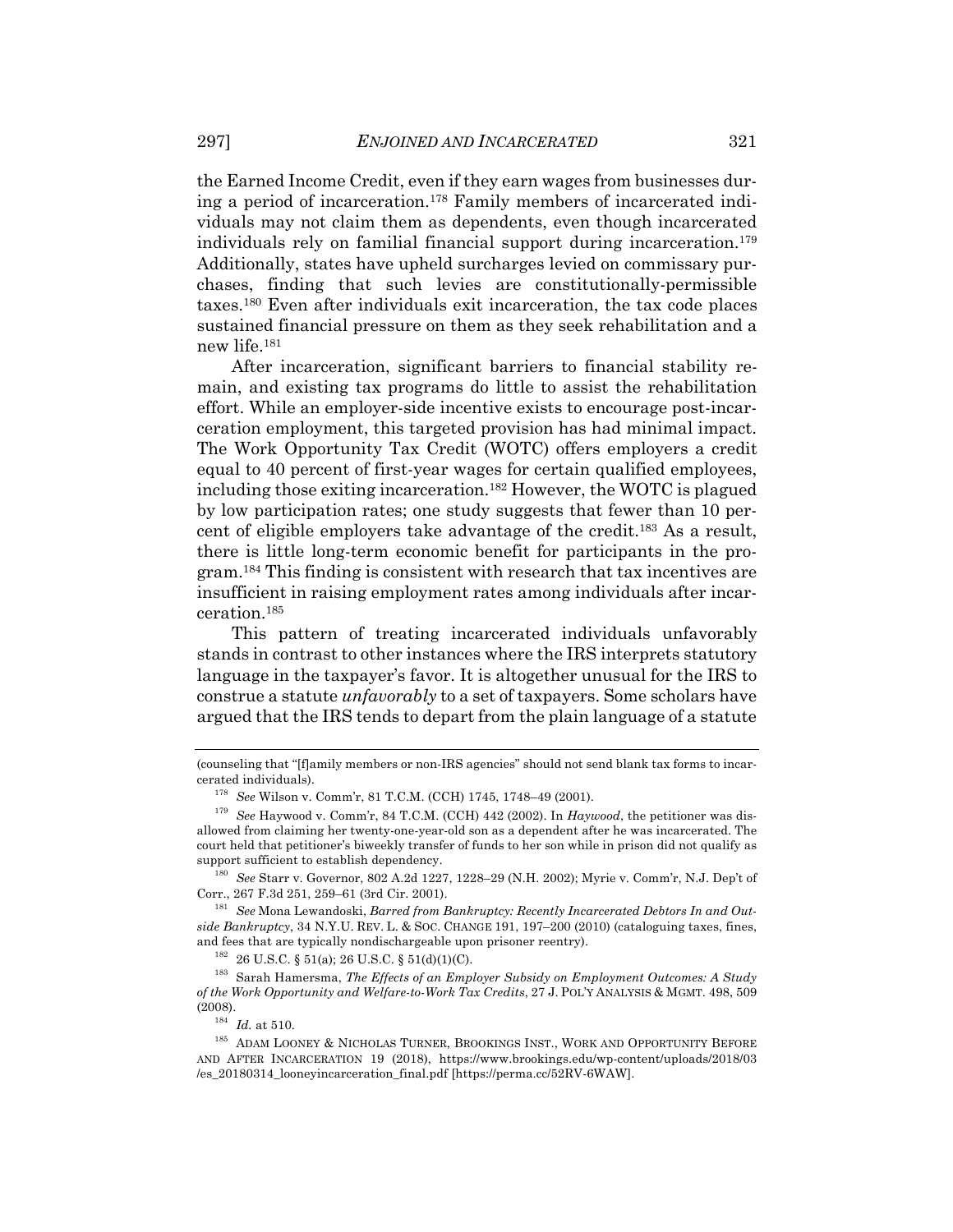even where there is clear legislative intent.186 By extension, one might assume withholding EIPs from incarcerated individuals follows in that tradition. However, because the exclusion of incarcerated individuals from receiving EIPs does not favor the taxpayers in question, this incident departs from the more typical cases of IRS leniency.

Professor Lawrence Zelenak has identified instances where the IRS has declined to strictly enforce sections of the Internal Revenue Code when enforcement would be impracticable, unpopular, or costly.<sup>187</sup> In particular, he cites the treatment of fringe benefits—frequent flyer miles, business meals, and the like—and the deductibility of operating losses as "customary deviations" from the Code, where the IRS sought to mollify key constituencies and avoid popular backlash.188 Yet unlike the tax-favorable treatment of frequent flyer miles,<sup>189</sup> denying incarcerated individuals from receiving EIPs is expressly *anti*-taxpayer, in the sense that it denies a tax benefit to incarcerated people.

This history of IRS pro-taxpayer leniency cuts against the history of economic relief programs that tend to exclude incarcerated individuals as a matter of political expediency. Time and again, major economic policies like Social Security and the 2008 stimulus exclude incarcerated individuals from receiving benefits.190 Whether as a matter of political expediency or concern over the final price tag of a program, Congress's exclusion of incarcerated individuals from economic programs is punitive and exacerbates an already tenuous economic situation for most people reentering society.

The since-rejected determination from the IRS that incarcerated individuals were ineligible for EIPs thus marks a significant departure from longstanding custom. Previously, the IRS might construe a provision contrary to the plain text but at least construe the provision in the taxpayer's favor.191 One could imagine the dangers of future rulings where the IRS flouts the rule of law and makes adverse regulatory determinations on political as opposed to legal bases.192 If the IRS continues enforcing the tax code with a consistent pro-taxpayer bent, then the risk of using the code as a punitive tool diminishes.

<sup>186</sup> *See generally* Lawrence Zelenak, *Custom and the Rule of Law in the Administration of the Income Tax*, 62 DUKE L.J. 829, 833–34 (2012); *see also* Alice G. Abreu & Richard K. Greenstein, *Defining Income*, 11 FLA. TAX REV. 295, 299–300 (2011) (arguing that contradictory rulings on the meaning of gross income stem from "widespread uncertainty and disagreement" about the language of the Internal Revenue Code, which provides the IRS "flexibility to navigate the shoals of social opinion").

<sup>187</sup> Zelenak, *supra* note 186, at 841.

<sup>188</sup> *See id.*

<sup>&</sup>lt;sup>189</sup> *See id.* at 830–831.

<sup>190</sup> *See supra* Part II.A.

<sup>191</sup> Zelenak, *supra* note 186, at 833.

<sup>192</sup> *See id.* at 851 ("To anyone who takes the rule of law seriously, it is troubling to contemplate